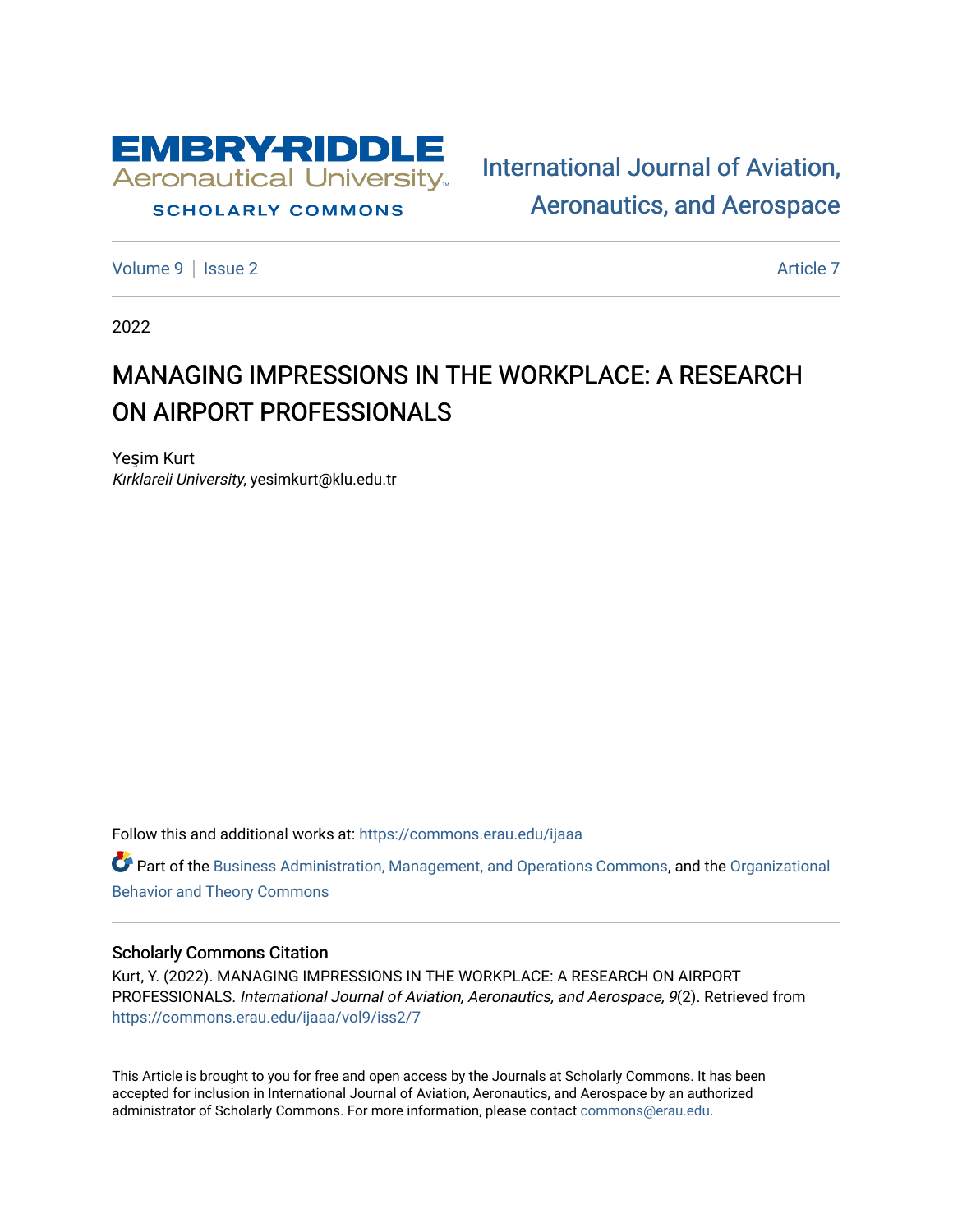# MANAGING IMPRESSIONS IN THE WORKPLACE: A RESEARCH ON AIRPORT PROFESSIONALS

#### Cover Page Footnote

Conflict of interest: None. Ethical approval: Not required. Acknowledgments: I sincerely thank all airport professionals who voluntarily participated in this research and shared their experiences and perceptions with me.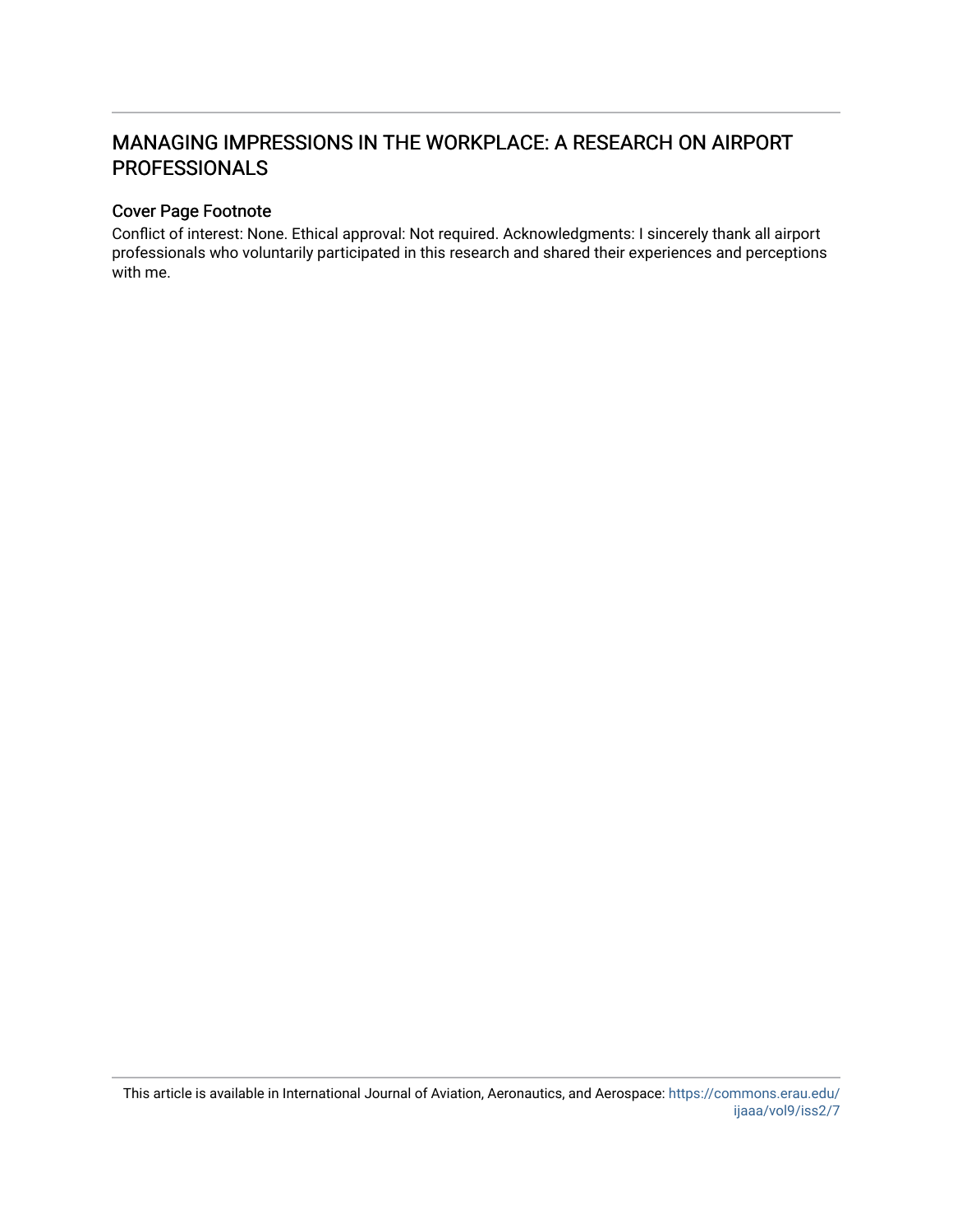As a requirement of the social world, people perform various interactions in the societies they live in. Various impressions emerge during these interactions. These impressions begin at the first encounter and play a decisive role in the development of relations between the parties. For this reason, impressions express a universal meaning that underlies the relationships between individuals, in other words, social life (Crane & Crane, 2002; Leary & Kowalski, 1990). It is claimed that managing impressions is effective in determining the direction of these relationships. According to some, people exhibit various behaviors to create the impressions they want on other people (Franz et al., 2018). In other words, people engage in tactics to manage others' impressions of themselves (Okkonen, 2019; Zhu, 2018).

Managing impressions is not only a matter related to private life but also has become a strategic tool that affects people's working lives and thus is used within the organization (Chaturvedi, 2021; French, 2019). People turn to impression management tactics to create the image they want in their working lives and to manage the perceptions of the people they interact with (Bolino et al., 2008). There are several reasons for managing impressions. It provides benefits such as correcting bad images, gaining legitimacy by creating the desired image, managing others' perceptions, and creating positive perceptions (Bourdage et al., 2018; Chawla et al., 2020; Leary, 2019; Thompson-Whiteside et al., 2018). Likewise, it is claimed that applying these management tactics in business life creates advantages such as being accepted by the environment, having status, being rewarded or avoiding penalties, being noticed by the manager, and benefiting from promotions and increases (Alipour, 2019; Chaturvedi, 2021; Liu et al., 2019). People use tactics to manage their impressions consciously or unconsciously to take advantage of these advantages in their personal or business life (Delport, 2020).

Impression management tactics include strategies that are frequently used not only for individuals but also for organizations. Businesses also carry out various activities to create positive impressions against the societies and stakeholder groups in which they are located, share these activities with their followers through reporting, and strive to gain image, reputation, and legitimacy. Although this process, which is related to organizational impression management, is the subject of some studies (French, 2019; Pesci et al., 2020), it is planned to investigate the tactics of individual impression management in the work environment. Impression management tactics of individuals in the business environment are also important issues that are worth discussing in the literature (Alipour, 2019; Franz et al., 2018).

#### **Purpose**

The purpose of this research was to reveal the perceptions and experiences of professionals who take on different roles in airports in managing impressions.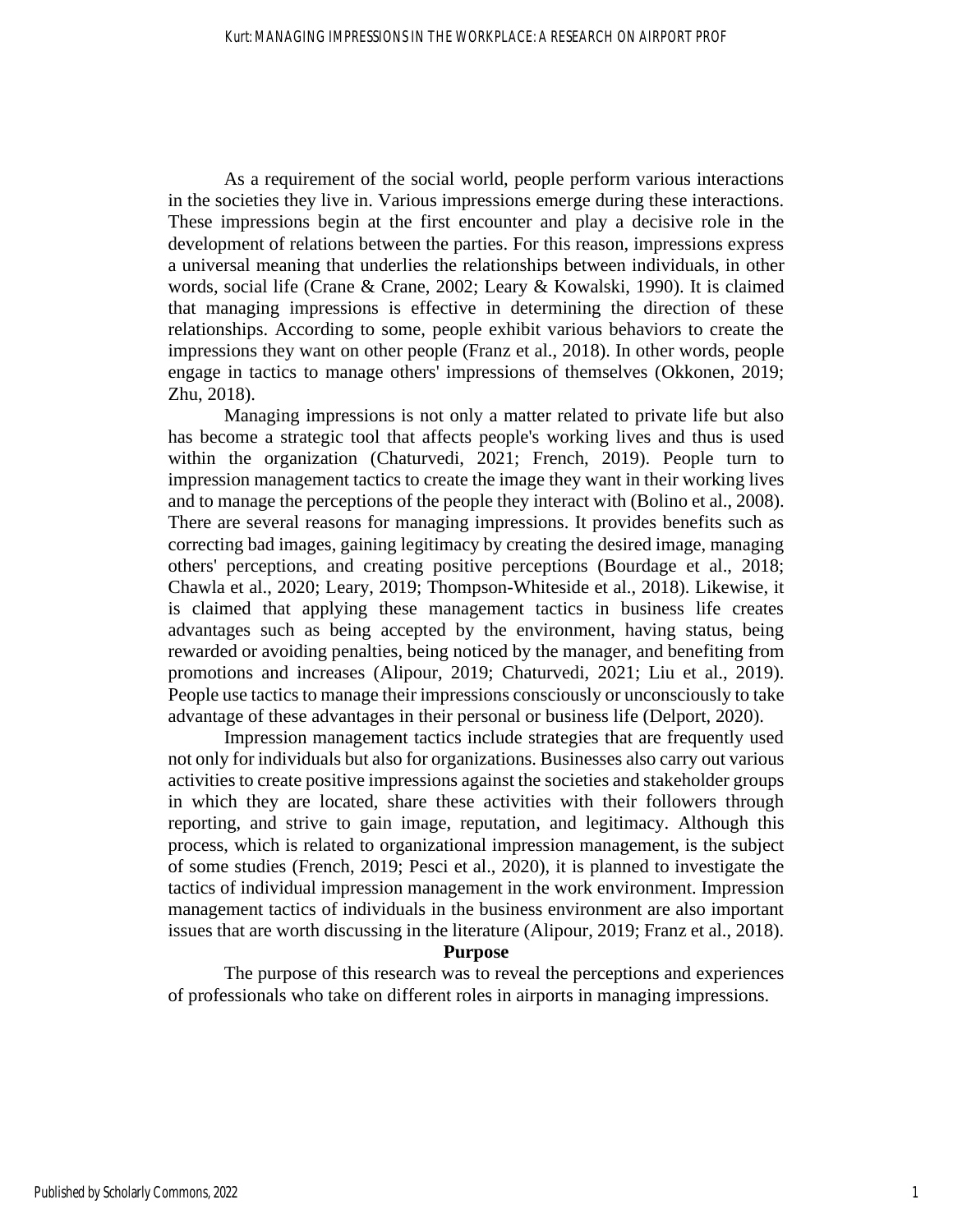#### **Research Questions**

For this purpose, the researchers sought answers to two basic research questions:

 $\Box$ What is the awareness of airport professionals about managing impressions?

Which impression management tactics do airport professionals use more  $\Box$ frequently and for what reasons?

#### **Literature Review**

#### **Definition**

Impression management was theoretically emphasized for the first time by Goffman (1959) with the book *The Presentation of Self in Everyday Life,* emphasizing that people take roles in their daily lives as if they were on a theater stage. This concept, which started to be framed simultaneously with the studies conducted by Jones (1964, 1965), has also become defined by various researchers. Impression management is a set of efforts made by a person to influence the impressions he/she leaves on others, manage the perceptions of others, and create the image they want (Çiçek, 2021, Leary, 2019). In addition to creating the desired image in the eyes of the target audience, the individual or the actor's efforts to protect this image or change it in the direction they want (Alipour, 2019; Okkonen, 2019). In other words, impression management is the process of controlling and directing the impressions of the people around him/her (Zhu, 2018).

Managing impressions is not just about verbal expressions. In addition to the individual's discourse, most subjects such as posture, dressing, gestures, facial expressions, items used, and lifestyle become tools used to manage impressions (French, 2019, Leary, 2019). In addition to these, social media accounts have become the tool used to manage the impressions of others on individuals (Bolino et al., 2008). Today, virtual environments such as Facebook, Instagram, and Linkedin have become tools that are used to manage impressions consciously or unconsciously. Managing impressions is not just about using these tools, it is about a comprehensive process. The process of managing impressions is explained in three stages, although it is divided into various groups with different researchers. These stages are (1) examining the impressions, (2) being motivated to manage the impressions as a result of examinations, and (3) creating impressions as a result of motivation (Leary & Kowalski 1990). There are various tactics used to manage their impressions. The classifications and tactics of impression management are explained in the following section.

# **Classifications and Tactics**

In the impression management process, there are various impression method tactics used by individuals. Various classifications have been made by different researchers for these tactics (Chaturvedi, 2021; Chen & Fang, 2008; French, 2019). Although there are many classifications regarding impression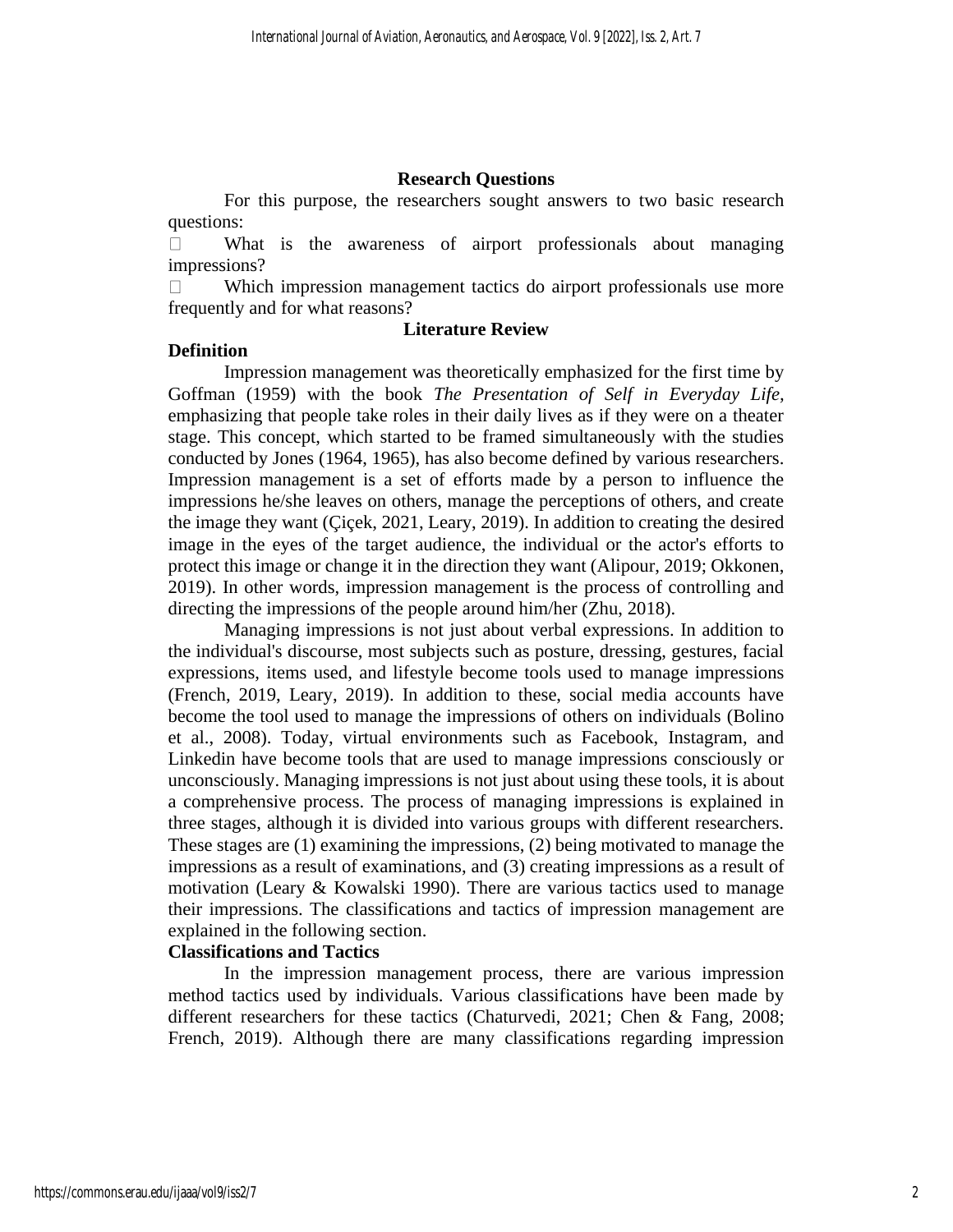management tactics, some of the most accepted classifications in the literature are mentioned in this section.

In some studies, impression management is classified as individualoriented, business-oriented, or manager-oriented (Palmer et al., 2001). According to another classification, these tactics are named 'assertive, offensive, protective, and defensive tactics' (Okkonen, 2019). In another classification frequently mentioned, these tactics are divided into two groups and framed as assertive (aggressive) and defensive strategies (Alipour, 2019; Çiçek, 2021; Crane & Crane, 2002; Jones, 1990).

#### *Assertive Tactics*

Offensive impression management is proactive. It is about wanting more than the current situation and creating desired impressions in the future. It is seen as an attempt to support and develop a positive image and allows the individual to build an identity that can help them advance in their career.

The most widely accepted tactics in the literature are ıngratiation, selfpromotion, exemplification, supplication, and intimidation. These tactics are explained in detail below (Çetin & Basım, 2010; Chaturvedi, 2021; Chen & Fang, 2008; Çiçek, 2021; Crane & Crane, 2002; Leary, 2019; Liu et al., 2019; Okkonen, 2019; Zhu, 2018):

*Ingratiation:* People using this tactic display gentle, loving, sincere behavior. These people follow rules of courtesy appropriate to society and the environment and enjoy the advantages of being loved by others. These advantages can be exemplified as creating a positive perception, influencing the other party, avoiding prejudices, and gaining the respect and love of others. At the same time, people who create this impression in the eyes of others can be prioritized in promotion situations compared to those who are cold and disliked. Also, these people are less likely to be penalized in case of any negative situation, and they are more likely to be rewarded in positive situations. For this tactic to have positive results, there must be a belief that people's behaviors are sincere.

*Self-promotion:* This tactic is about the individual introducing himself/herself with qualities such as talent, resourcefulness, competence, knowledge, and intelligence. The reason he wants to create such an image of himself is his desire to be respected in the eyes of others. In other words, the individual using this tactic wants to create positive images about himself by advertising. While it is important to be affectionate and sympathetic in self-love behavior, it is important to gain respect in this tactic. The success of this tactic depends on the people who use this tactic convincing their audience of the accuracy of the qualities they offer. People who show this performance and are respected by others in line with their qualifications will create an image that deserves promotions and awards within the organization and will have expectations in this direction.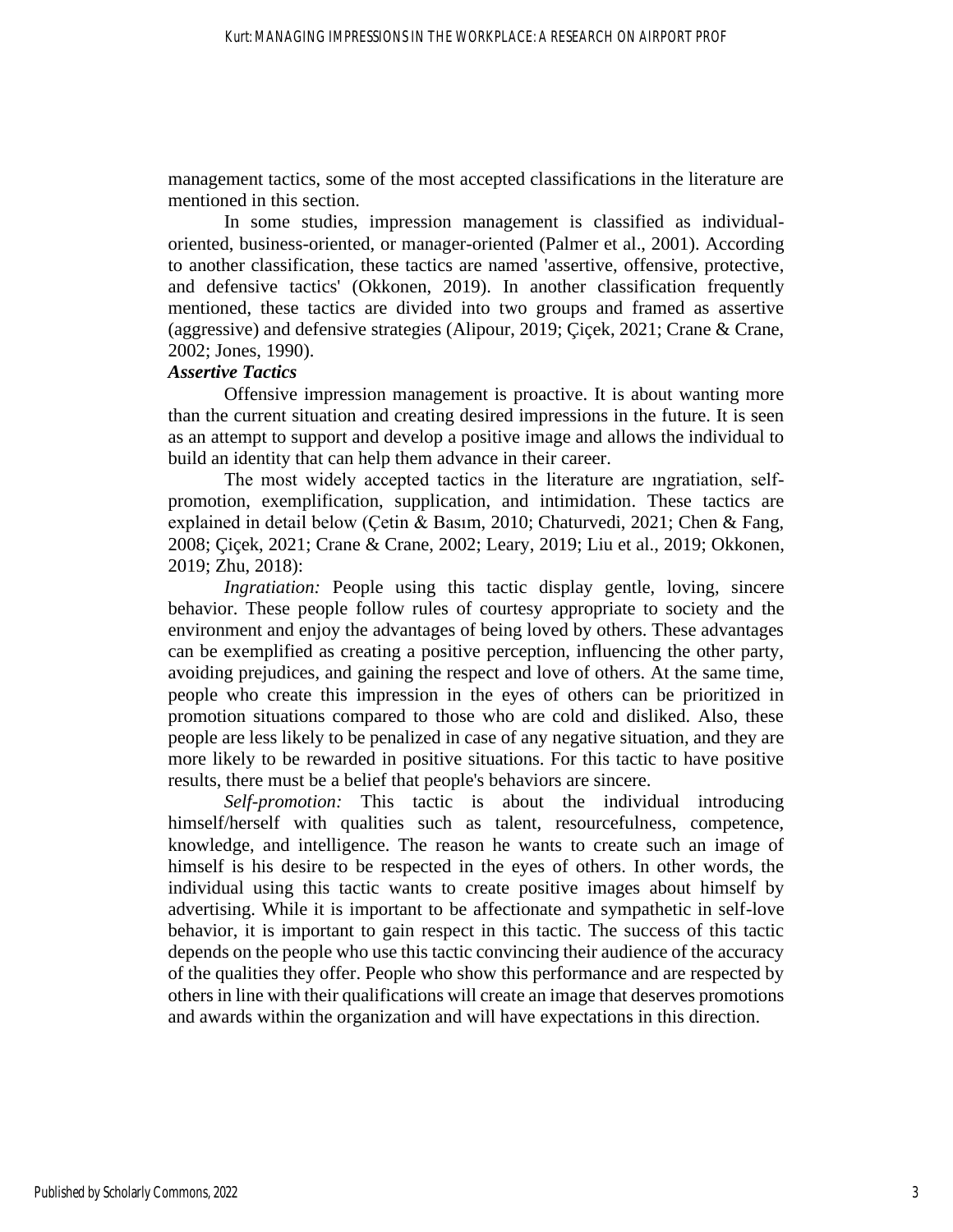*Exemplification:* It is about creating an impression with moral values, being honest, disciplined, working harder than anyone else and making sacrifices, and setting an example to others. Applying this tactic, they appear to be an exemplary citizen to others through behaviors such as coming to work earlier than everyone else, going later than everyone else, and taking work home. They expect a variety of rewards, showing that they work more devotedly than anyone else. These people who sacrifice more than others believe that they deserve more rewards at the end of it than anyone else. If they are not rewarded, they make others and their top managers feel guilty. The important thing for this tactic to be successful is that the person should not behave in such a way as to be ethical, hardworking, and honest, that is, these behaviors are sustainable.

*Supplication:* It is about using one's weaknesses to make the impression of others need help. The desire to get support from others using their pity is overwhelming. In this behavior, which is related to the impressions in the opposite direction of the tactics of introducing their qualities, people emphasize aspects that are unqualified or prefer the way of running away from hard work or showing them as the reason for their failure by pretending to be unqualified. Creating the impression of someone in need of constant help can bring certain benefits instantly, but in the long run, using the emotions of others and constantly pitying oneself, and looking pathetic can cause antipathy toward the environment and result in exclusion by the group.

*Intimidation:* It is about creating impressions that make one look like a dangerous person to be afraid of. This tactic, which is usually applied against subordinates, is about using force by scaring or intimidating others to achieve the goals they want. Those who use this tactic aim to get more work done and achieve higher performance by intimidating their subordinates and using power over them. *Defensive Tactics*

Defensive tactics are reactive. The individual trying to reduce the perceived threat (Jaja, 2003). That is, defensive impression management occurs when the individual is concerned about the negative evaluation of himself by the people around him (Palmer et al., 2001). It is mostly used in cases where a bad event occurs, to protect the current image, correct the damaged image, and prevent the employee's career from being damaged.

Justifications and apologizing are the two main methods of this tactic. These tactics can be explained as follows (Bolino et al., 2008; Chen & Fang, 2008; Liu et al., 2019; Okkonen, 2019):

*Apologies:* It is about being honest with the audience to avoid negative evaluations as a result of negativity, taking responsibility without seeking excuses, and sincerely apologizing. People who create this impression take responsibility after a bad event, accept punishment, and try to correct the consequences. After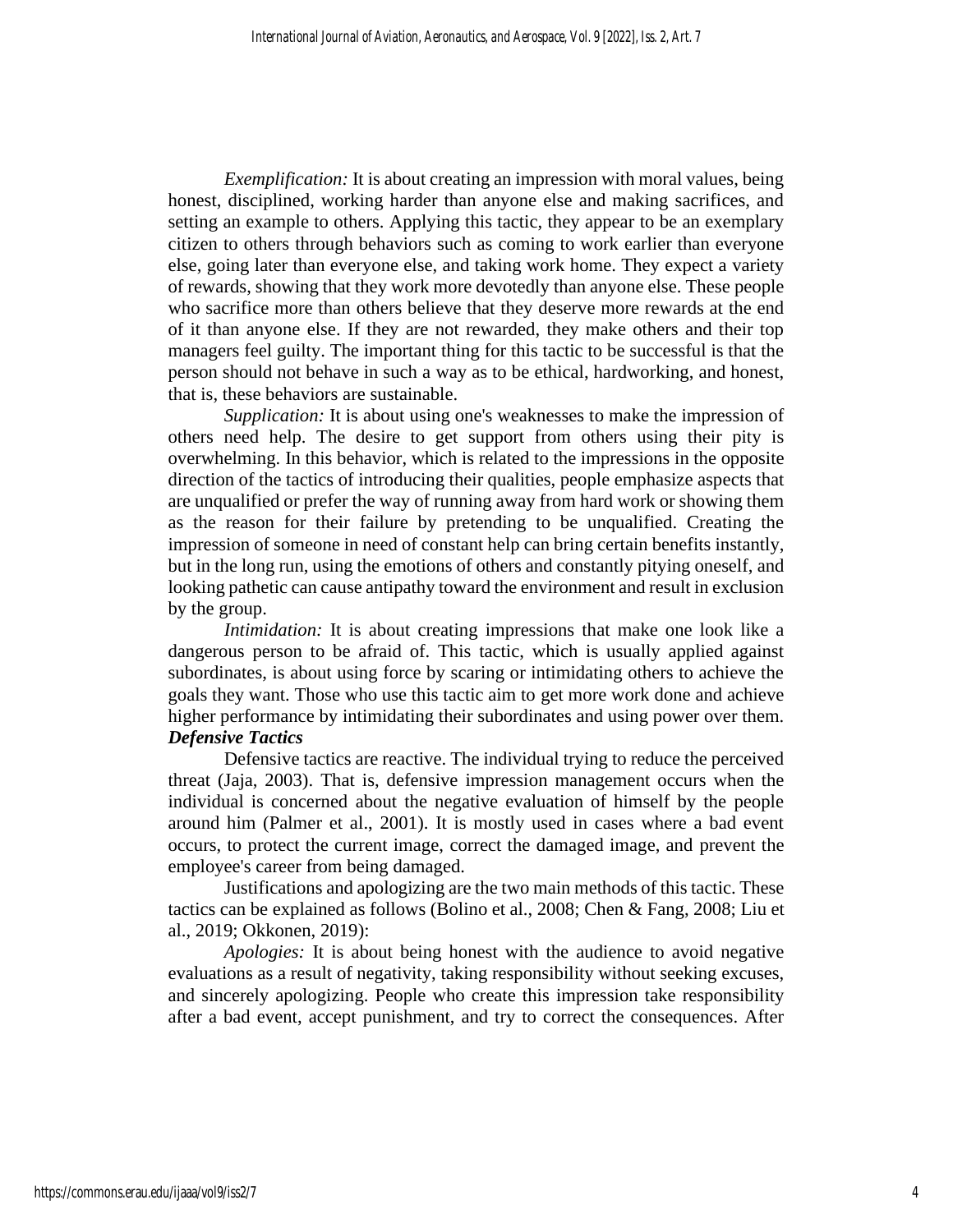these honest and responsible behaviors, he expects to be less affected by the event and to improve his image.

*Justifications:* Making statements about the subject in the face of a negative event, in other words, is about giving an account reporting. The person can use various tactics depending on the visibility level of his relationship with the event. If the visibility is not clear, the person using the tactic of innocence exhibits behaviors such as denying the event and claiming that it has nothing to do with it. If the relationship was more visible, the person who turns to the excuse tactic accepts the relationship but acts not take responsibility by finding excuses. They create grounds for the background of the event. Another tactic is the tactic of being right. According to this tactic, the person tries to justify himself while taking responsibility for the event.

#### **Methodology**

In scientific research, either qualitative or quantitative methods can be preferred, there is no superiority of one method over the other. The important thing for the researcher is to choose the right method suitable for the purpose (Creswell, 2012; Silverman & Marvasti, 2008). The purpose of qualitative research is to describe the researched subject to the reader, to obtain in-depth data from the individuals participating in the research, and to present them directly to the reader. In this way, what is going on in the social world of the participants is made understandable (Creswell, 2008; Miles et al., 2014). In this study, the qualitative research method is used for the study. A semi-structured questionnaire form was used as a data collection method in the research. In the open-ended question form, a total of 20 questions were used, the first 3 questions about the demographic characteristics of the participant, 2 questions about the workplace and their experiences, and the last 15 questions about impression management. Related 15 questions were formed by using literature research. Participants consist of airport professionals selected by purposeful sampling. Selection and in-depth examination of people with knowledge and experience through purposeful sampling is a common method in qualitative research (Hays & Singh, 2012; Patton, 2002). In the study, data were collected from 25 participants; 19 males, and 6 females, and the data collection process was terminated at the saturation point where the data began to repeat itself. Related participants work at Istanbul Airports in Turkey. The demographic information of the participants who contributed to the study is summarized in the table below.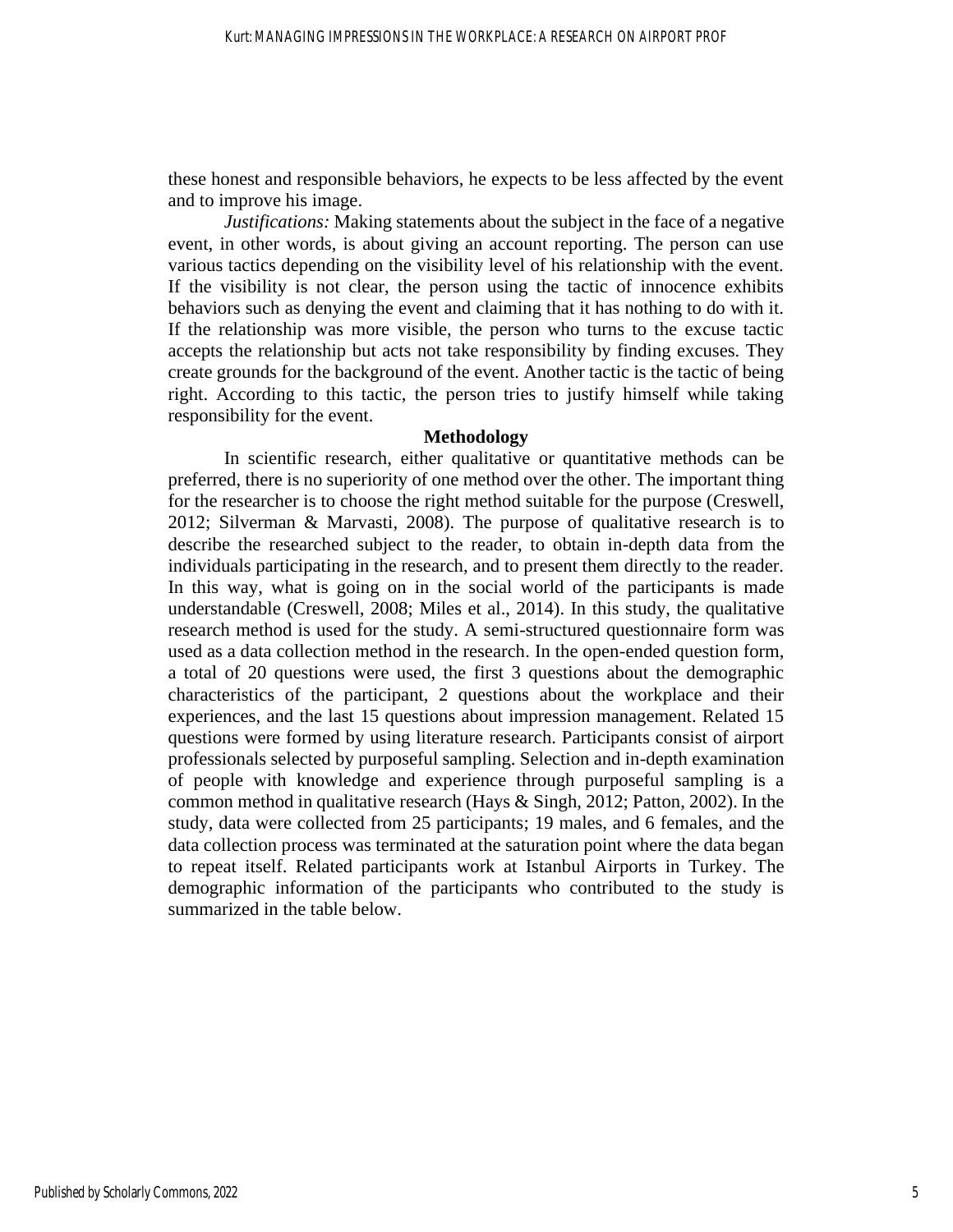| Date of Data Collection, Gender, and Roles of the Participants |             |               |                                          |  |
|----------------------------------------------------------------|-------------|---------------|------------------------------------------|--|
| <b>Number</b>                                                  | <b>Date</b> | <b>Gender</b> | <b>Titles</b>                            |  |
| $\mathbf{1}$                                                   | 18.02.2021  | Male          | Operations officer                       |  |
| $\overline{2}$                                                 | 18.02.2021  | Female        | Station control center                   |  |
| $\overline{3}$                                                 | 18.02.2021  | Male          | Operation shift supervisor               |  |
| $\overline{\mathcal{L}}$                                       | 02.02.2021  | Male          | Apron officer                            |  |
| $\overline{5}$                                                 | 01.02.2021  | Male          | Manager                                  |  |
| 6                                                              | 01.02.2021  | Male          | Ground services officer                  |  |
| $\overline{7}$                                                 | 30.01.2021  | Female        | Passenger services officer               |  |
| $\overline{8}$                                                 | 30.01.2021  | Female        | Operating officer                        |  |
| 9                                                              | 30.01.2021  | Male          | Chief of operations                      |  |
| 10                                                             | 30.01.2021  | Male          | Airport management                       |  |
| 11                                                             | 30.01.2021  | Male          | Airport officer                          |  |
| 12                                                             | 29.01.2021  | Male          | Apron control                            |  |
| 13                                                             | 29.01.2021  | Female        | AIM shift supervisor                     |  |
| 14                                                             | 28.01.2021  | Male          | OCC shift responsible                    |  |
| 15                                                             | 28.01.2021  | Male          | Airport control                          |  |
| 16                                                             | 25.01.2021  | Female        | Operations officer                       |  |
| 17                                                             | 26.01.2021  | Male          | Aircraft maintenance planner             |  |
| 18                                                             | 25.01.2021  | Male          | Guest relations specialist               |  |
| 19                                                             | 25.01.2021  | Male          | Airside safety & compliance specialist   |  |
| 20                                                             | 25.01.2021  | Female        | Supervisor                               |  |
| 21                                                             | 25.01.2021  | Male          | AIM officer                              |  |
| 22                                                             | 24.01.2021  | Male          | PAT field inspection and control officer |  |
| 23                                                             | 24.01.2021  | Male          | Airside operations assistant specialist  |  |
| 24                                                             | 24.01.2021  | Male          | Airport special systems unit manager     |  |
| 25                                                             | 24.01.2021  | Male          | Apron officer                            |  |

**Table 1**

#### **Findings and Interpretations**

This section describes the findings of the two main research questions in the study. Accordingly, first of all, the awareness of the participants about managing the impressions is revealed. Secondly, it is revealed which impression management tactics the participants use more frequently and for what reasons they prefer these tactics.

#### **Airport Professionals' Awareness of Managing Impressions**

According to the findings of the research, most of the participants are aware of managing their impressions. Many states are trying to gain various advantages by deliberately displaying such tactics. These expressions are shown in Table 2: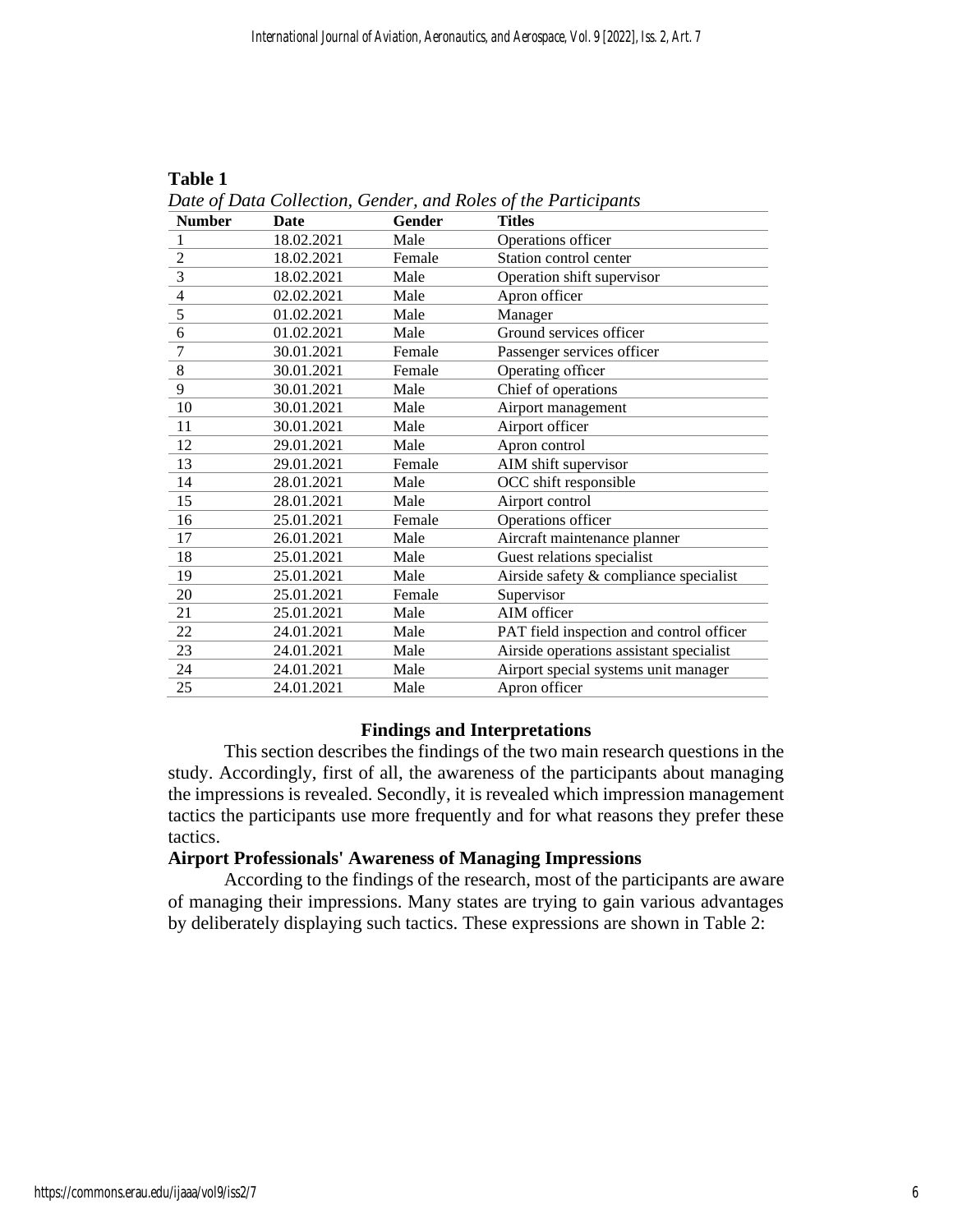| Participant<br>number | <b>Participant expression</b>                                                                                                                                                                                                                                                                   |
|-----------------------|-------------------------------------------------------------------------------------------------------------------------------------------------------------------------------------------------------------------------------------------------------------------------------------------------|
| <b>P5</b>             | Aviation is teamwork. The team is like chain rings. The positive thoughts of my<br>teammates support the achievement of the goal. Their negative thoughts create a<br>barrier while reaching the goal.                                                                                          |
| P <sub>8</sub>        | If there is a generally negative impression about me; I will work harder to change<br>this impression and try my best to be more successful My priority is to create<br>a positive perception of good in my job. To show what I can do, to take<br>responsibility. I am doing them consciously. |
| P <sub>17</sub>       | I was trying to impress them by working hard when I was inexperienced. As I<br>gain experience, I try to influence them by sharing my knowledge.                                                                                                                                                |
| P <sub>18</sub>       | I provide perceptions and thoughts with my knowledge and confidence in myself.<br>Most of the time, I perform these behaviors consciously.                                                                                                                                                      |
| P <sub>23</sub>       | One should not refrain from boasting and showing their achievements<br>Consciously bringing success to the agenda strengthens the position within the<br>organization.                                                                                                                          |

**Table 2** *Airport Professionals' Awareness of Managing Impressions Advantages*

In addition to the above statements that reveal their perceptions about managing their impressions, the participants also express the various impression management tactics they encounter in their teammates and express the prevalence of such behaviors in the business world. Table 3 shows these tactics:

# **Table 3**

*Airport Professionals' Awareness of Others by Managing Their Impressions*

| Participant<br>number | <b>Participant expression</b>                                                                                                                                                                                                                                                                                                                                                                                                                                                                           | <b>Tactics</b> |
|-----------------------|---------------------------------------------------------------------------------------------------------------------------------------------------------------------------------------------------------------------------------------------------------------------------------------------------------------------------------------------------------------------------------------------------------------------------------------------------------------------------------------------------------|----------------|
| P <sub>1</sub>        | We were in the new system change training. The admin<br>manager wanted someone to provide support and<br>information flow for job tracking and setup. In the group of<br>10, everyone said, "The education was insufficient, we<br>could not master the system again if we gather again". Extra<br>time and overtime had to be arranged for this job. It was<br>said that I should be the one to do this job. There was a sub-<br>production. My job follow-up was better, etc  I stayed the<br>tender. | Supplication   |
| P <sub>19</sub>       | The number of people who are cunning peasants, such as<br>putting themselves forward by undertaking a job that is<br>admired, is quite high. So much so that I have colleagues<br>who are trying to get the praise of your manager who came<br>in with the idea you expressed in the speech a minute ago.<br>Or it is quite common to lie or misunderstand a behavior<br>that will result in harm.                                                                                                      | Self-promotion |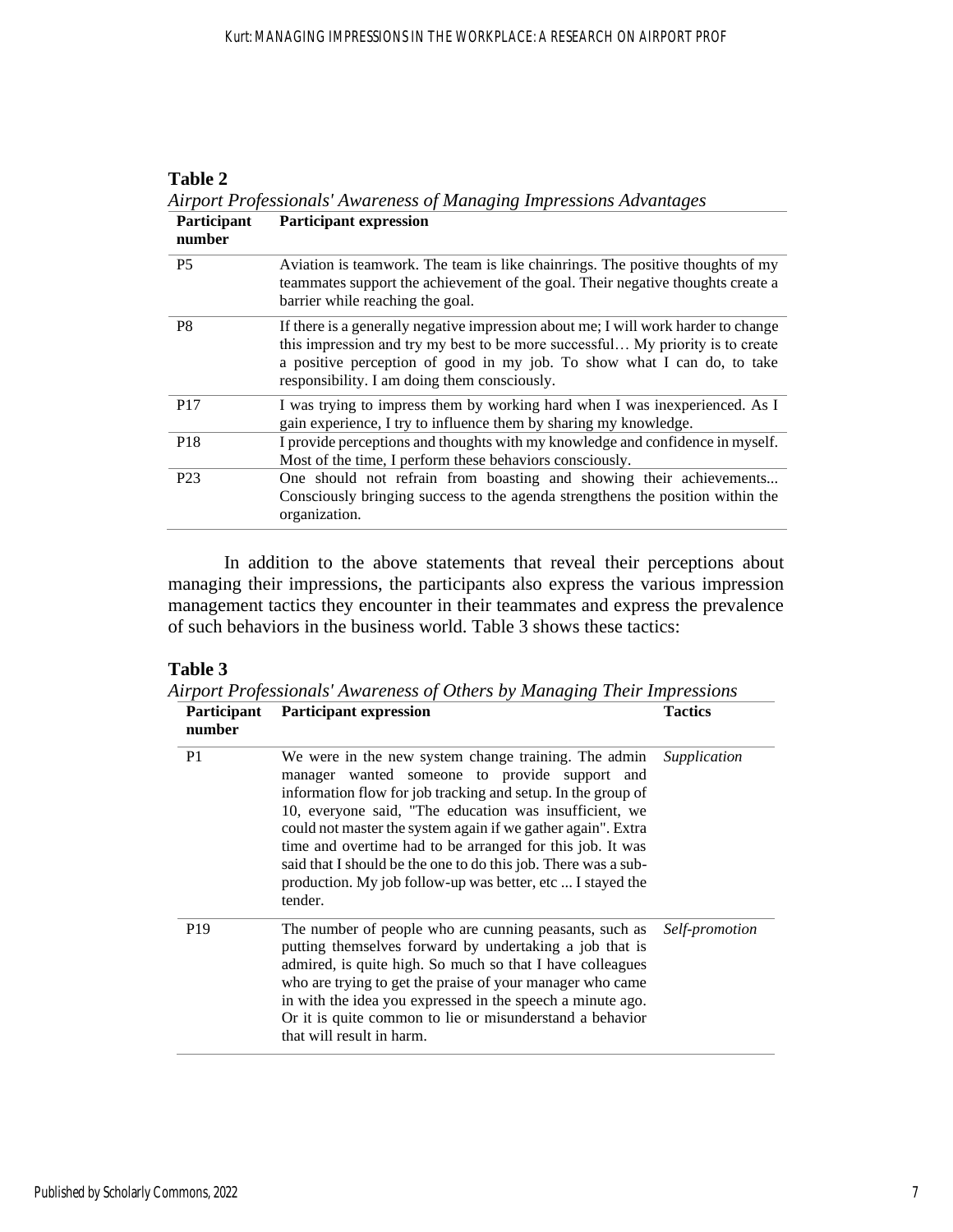| P <sub>20</sub> | I am in favor of communicating in writing in all work done              | <i>Justifications</i> |  |  |
|-----------------|-------------------------------------------------------------------------|-----------------------|--|--|
|                 | in the working environment. Other kinds of people may say               |                       |  |  |
|                 | that I did not say that. For example, the captain did not               |                       |  |  |
|                 | come to the flight and said that I had a job. Since you don't           |                       |  |  |
|                 | have a written source, you don't know who is telling the                |                       |  |  |
|                 | truth.                                                                  |                       |  |  |
| P <sub>21</sub> | My friends apologize more and take responsibility when <i>Apologies</i> |                       |  |  |
|                 | they cause a negative situation.                                        |                       |  |  |

Table 2 shows the participants' awareness of managing their impressions of themselves, while Table 3 shows that the participants are also aware of the impression management tactics they encounter in their environment.

### **The Most Common Impression Management Tactics Used by Airport Professionals and the Reasons for Using These Tactics**

To understand the most important and frequently used impression management tactics of the participants, a question was asked to contribute to the emergence of Table 4. The question was *"Please rate the impression management tactics that you think will be the most effective in your business life. Give the highest score to the tactic you consider the most important."* Table 4 shows the result of this question, which is ordered in order of importance, where 1 is the least important and 7 is the most important.

# **Table 4**

|  |  | The Most Important Impression Management Tactics of the Participants |  |
|--|--|----------------------------------------------------------------------|--|
|  |  |                                                                      |  |

| <b>Ranking</b> | <b>Tactics</b>        |        | Number of people * Points awarded |       |       |       |       |       | <b>Total</b> |
|----------------|-----------------------|--------|-----------------------------------|-------|-------|-------|-------|-------|--------------|
| of tactics     |                       |        |                                   |       |       |       |       |       | score        |
|                | Exemplification       | 18*7   | 4*6                               | $1*5$ | 1*4   | $1*3$ | $0*2$ | $0*1$ | 162          |
| っ              | Ingratiation          | $10*7$ | $8*6$                             | $5*5$ | $2*4$ | $0*3$ | $0*2$ | $0*1$ | 151          |
| 3              | Self-promotion        | $14*7$ | 6*6                               | $0*0$ | $2*4$ | $1*3$ | $2*2$ | $0*1$ | 147          |
|                | Apologies             | $9*7$  | $8*6$                             | $3*5$ | $2*4$ | $1*3$ | $0*2$ | $2*1$ | 139          |
|                | Intimidation          | $0*7$  | 1*6                               | $1*5$ | $3*4$ | $9*3$ | $4*2$ | $7*1$ | 65           |
| 6              | <b>Justifications</b> | *7     | l*6                               | $0*5$ | $*4$  | 4*3   | $6*2$ | 12*1  | 53           |
|                | Supplication          | 0*7    | l*6                               | 1*5   | $0*4$ | $1*3$ | $4*2$ | 18*1  | 40           |

When Table 4 is examined, it is seen that the exemplification tactic is in the first place with the highest score. The ıngratiation tactic took the second-highest score, placing it in 2nd place. Self-promotion and apology tactics were also ranked 3rd and 4th, respectively. Intimidation, justification, and supplication tactics, on the other hand, are placed in the last ranks as in Table 4, with low levels of importance. Tactics resulting from the discourse of the participants are discussed in Table 4 in the following section.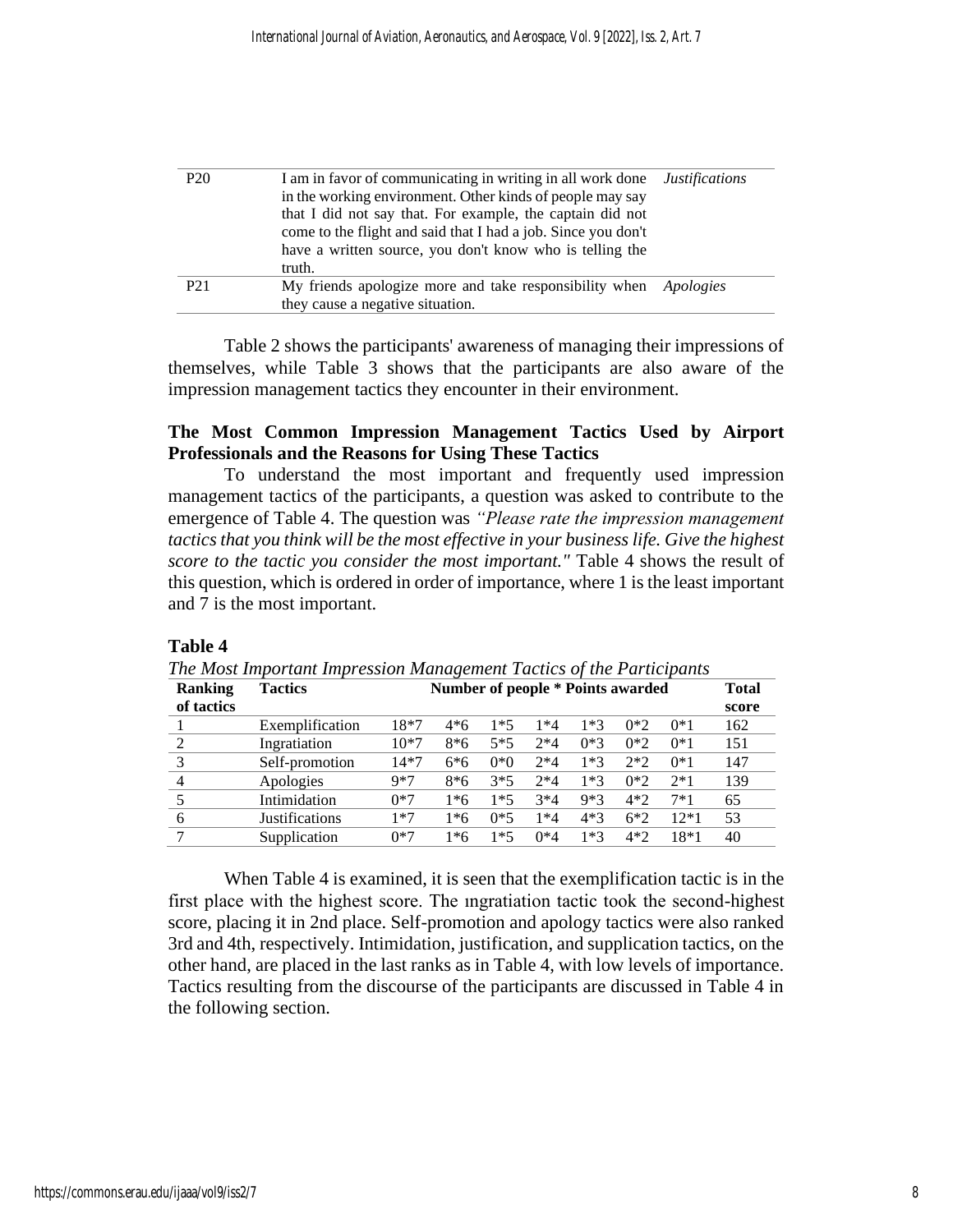# *Exemplification*

According to the research findings, exemplification is the most important tactic used by the participants. Opinions of various participants in Table 5 support this finding.

#### **Table 5**

*Statements Supporting the Exemplification Tactic*

| Participant     | <b>Participant expression</b>                                                                                                                                                                                                                                                                                                                                                    |
|-----------------|----------------------------------------------------------------------------------------------------------------------------------------------------------------------------------------------------------------------------------------------------------------------------------------------------------------------------------------------------------------------------------|
| number          |                                                                                                                                                                                                                                                                                                                                                                                  |
| <b>P5</b>       | I work a lot. It is known to all of my friends with whom I work harder than anyone<br>else. I do everything except my duty and responsibility.                                                                                                                                                                                                                                   |
| P <sub>13</sub> | I do my job best by the rules and regulations. I make sure that my colleagues<br>continue this order. As long as I observe the rights and the law, I get appreciation.                                                                                                                                                                                                           |
| P <sub>19</sub> | I do not go to work only to fill my working hours. I intervene in every situation I<br>see and understand around me. I'm trying to understand and solve what I don't<br>understand. Some days my 12-hour shifts are not enough, and even if my body is<br>tired, there are many days that I wish I could take care of this situation even if I<br>only had a few more hours.     |
| P <sub>24</sub> | Job descriptions following the title have been made in the workplace. Fulfilling<br>the relevant definitions is obligatory following the employment contract.<br>However, I try to be useful in the workplace by going beyond my definitions. In<br>addition, without worrying about overtime or wages, in case of any crisis, I<br>immediately come to my place and support it. |

According to the participants, being an exemplary employee has several benefits. Participants, who are mostly exemplary employees to obtain these advantages, gain many advantages as a result of these behaviors and face few disadvantages. These are supported by the participant expressions in Table 6.

# **Table 6**

| Desired Advantages and Unexpected Disadvantages |                                                                                                                                                                                                                                                                                                                                                                             |  |  |
|-------------------------------------------------|-----------------------------------------------------------------------------------------------------------------------------------------------------------------------------------------------------------------------------------------------------------------------------------------------------------------------------------------------------------------------------|--|--|
| Participant<br>number                           | <b>Participant expression</b>                                                                                                                                                                                                                                                                                                                                               |  |  |
| P <sub>2</sub>                                  | The advantage is dignity in the community and the workplace. The<br>disadvantage is that you become a workaholic, there is a lot of burden and<br>responsibility.                                                                                                                                                                                                           |  |  |
| <b>P5</b>                                       | In the aviation industry, it is important to do the right thing, to speak the right<br>word, and not stand behind the wrong. Every mistake made directly or<br>indirectly harms either the operation of the processes of the company in<br>general. Being devoted to my work and having morals will give me the<br>advantage of being at a higher level within the company. |  |  |
| P <sub>17</sub>                                 | The advantage is that special projects are delivered to me. The downside is that<br>whoever needs help comes to me first.                                                                                                                                                                                                                                                   |  |  |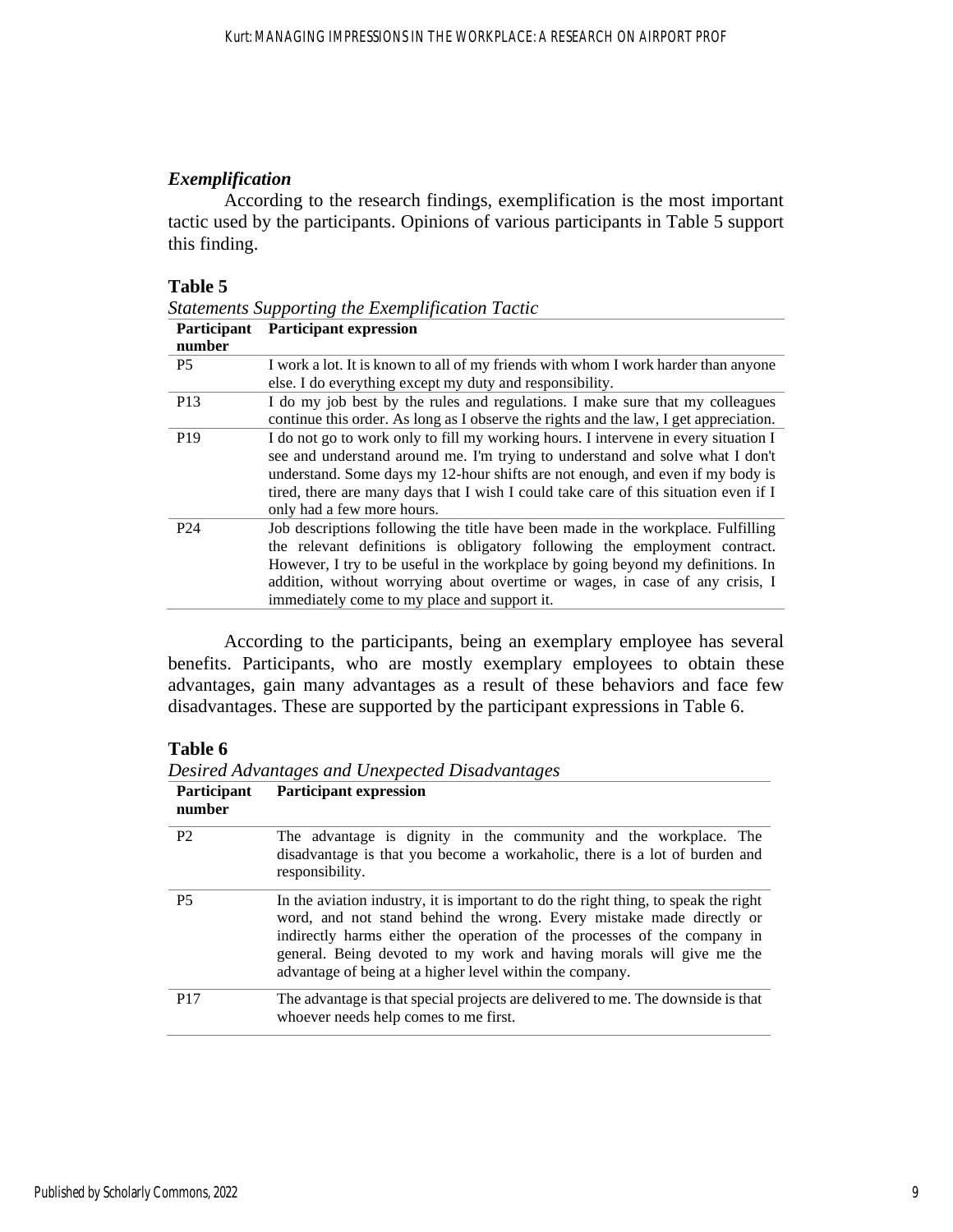| P <sub>19</sub> | It provides you with respect, love, and materiality in companies that you can                                                                                                                                                                                                          |
|-----------------|----------------------------------------------------------------------------------------------------------------------------------------------------------------------------------------------------------------------------------------------------------------------------------------|
|                 | afford. You will be loved, you will be a wanted employee, your words will be                                                                                                                                                                                                           |
|                 | listened to when the day comes, your position will rise according to the need                                                                                                                                                                                                          |
|                 | for staff and you will see the year-end raise rate at the highest level.                                                                                                                                                                                                               |
| P <sub>20</sub> | I think it provides the advantage of being an indispensable employee of the<br>organization. They are indispensable employees when there is an economic<br>crisis and downsizing in the organization. The downside is that there may be<br>more workload than you can be trusted more. |

As seen in Table 6, this tactic brings advantages such as prestige, promotion, and career progression to the employees. This tactic is used to create a respectable image and take advantage of the counted advantages in this way. It also brings with it a disadvantage such as overwork for the participants.

# *Ingratiation*

According to the research findings, the ingratiation tactic is one of the most frequently used tactics by the participants. Unlike other tactics, this tactic is considered by some participants as a natural process rather than being applied consciously, and it is stated that they do not make a special effort to be loved and that this is a spontaneous process. Table 7 shows the participant views supporting this tactic:

|                       | <b>Statements Supporting the Ingratiation Tactic</b>                                                                                                                                                                                                                                                                                                                                                                                                                                                                                                                                                     |
|-----------------------|----------------------------------------------------------------------------------------------------------------------------------------------------------------------------------------------------------------------------------------------------------------------------------------------------------------------------------------------------------------------------------------------------------------------------------------------------------------------------------------------------------------------------------------------------------------------------------------------------------|
| Participant<br>number | <b>Participant expression</b>                                                                                                                                                                                                                                                                                                                                                                                                                                                                                                                                                                            |
| P <sub>13</sub>       | I treat people like human beings. I empathize, listen to their problems, try to help,<br>and guide them. Being fair also causes me to be loved.                                                                                                                                                                                                                                                                                                                                                                                                                                                          |
| P <sub>16</sub>       | I work to plan and facilitate the work of my colleagues. I transfer the shift by<br>making the necessary preparations not only for my shift but also for the next<br>shift's aircraft. I plan social events.                                                                                                                                                                                                                                                                                                                                                                                             |
| P <sub>19</sub>       | I want to get along with the people I work with and therefore I want people to<br>love me. While talking, I try to smile and make eye contact. Even if there is a<br>suggestion that I will not accept the opinions of my subordinates, I will listen and<br>explain the reason to them. As for my superiors, I comply with the<br>communication rules without interrupting their words. You are already loved<br>when you keep communication strong and be yourself. I don't even wait for a<br>request for help, most of the time, if someone needs help, I get help. There is no<br>death at the end. |
| P <sub>25</sub>       | I do my duties without uploading them to anyone. Also, no matter how busy I<br>am, I try to help my colleagues when they need lice. I take care to be friendly at<br>work. I listen to my colleagues and make them feel that I care about their<br>thoughts.                                                                                                                                                                                                                                                                                                                                             |

# **Table 7**<br>Statements St

https://commons.erau.edu/ijaaa/vol9/iss2/7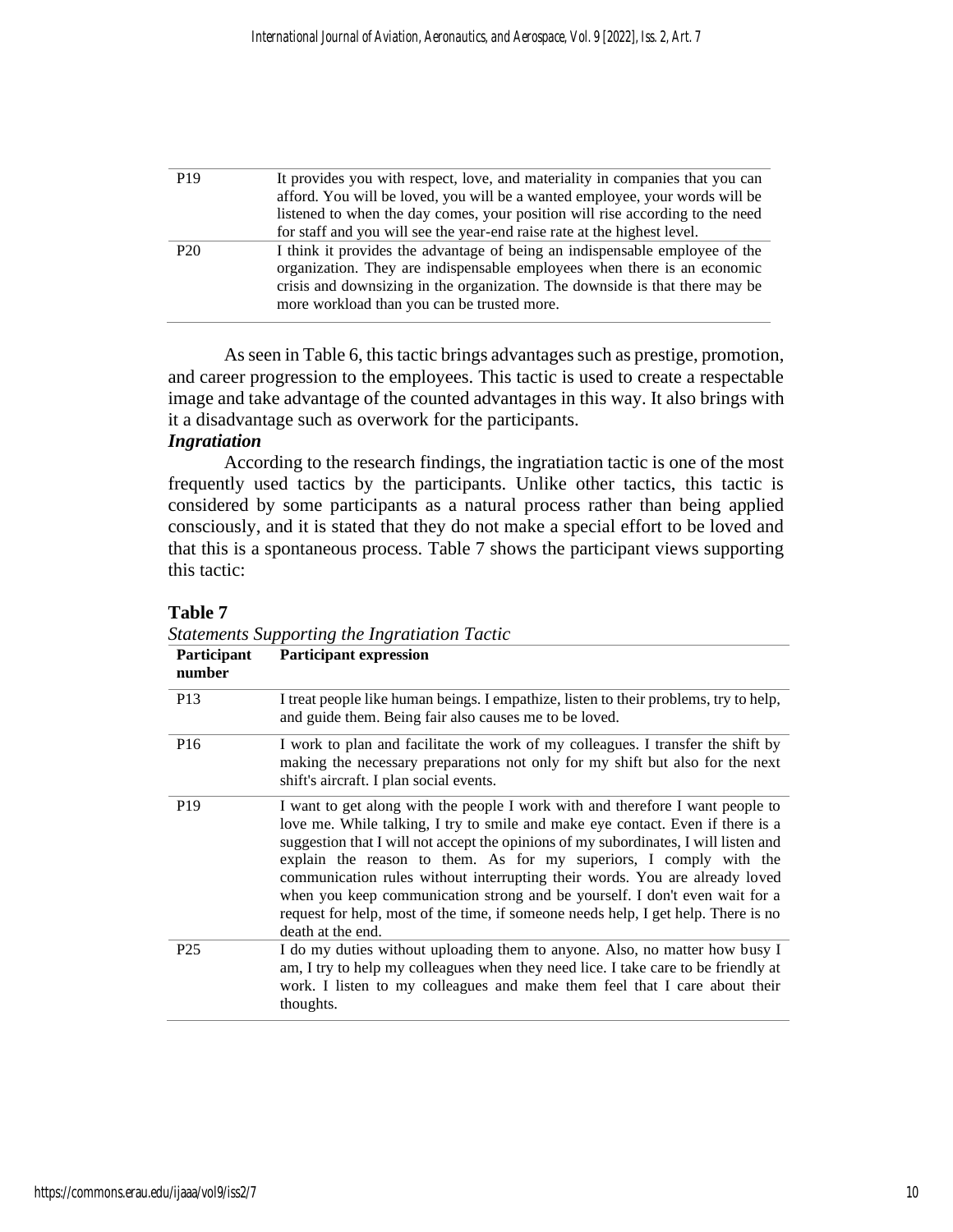This tactic can bring many benefits to the participants, as well as disadvantages such as workload. These are summarized by the participants as follows:

#### **Table 8**

*Desired Advantages and Unexpected Disadvantages*

| Participant<br>number | <b>Participant expression</b>                                                                                                                                                                                                                |
|-----------------------|----------------------------------------------------------------------------------------------------------------------------------------------------------------------------------------------------------------------------------------------|
| P <sub>3</sub>        | Being loved makes me do an easy job for my subordinates. It also provides<br>confidence for my superiors.                                                                                                                                    |
| P <sub>6</sub>        | Being a loved one leads to happiness and more understanding towards you. The<br>disadvantages are that your workload constantly increases. You are always asked<br>to do even the smallest issue.                                            |
| P <sub>14</sub>       | A loved person is one step ahead of everything he wants to make it done. Hard to<br>open for your loved one's doors open more easily.                                                                                                        |
| P <sub>15</sub>       | It provides ease of coordination, work efficiency, and process control.                                                                                                                                                                      |
| P <sub>18</sub>       | Being loved allows me to use my credit for my position at work and possible<br>mistakes.                                                                                                                                                     |
| P <sub>20</sub>       | Being liked by other employees allows them to return to you immediately when<br>you ask them for help or assign a task to get a job done. You do not hesitate to ask<br>for help. You know that the other party will gladly do this for you. |

As supported by numerous examples in Table 8, this tactic provides many benefits to the participants. Some of these advantages are that it is easier to get subordinates to do business, get along better with superiors, ease of coordination, ability to finish work quickly, use credit to keep away from penalties for mistakes made and find support when needed. In addition to all these advantages, being loved exposes participants to a higher workload than others.

# *Self-promotion*

This tactic, which finds itself in the 3rd place by being scored by the participants according to its importance, is one of the tactics frequently used to gain various advantages in business life. Participants, including airport professionals, exhibit a variety of behaviors that exemplify such tactics. Table 9 shows some of these tactics: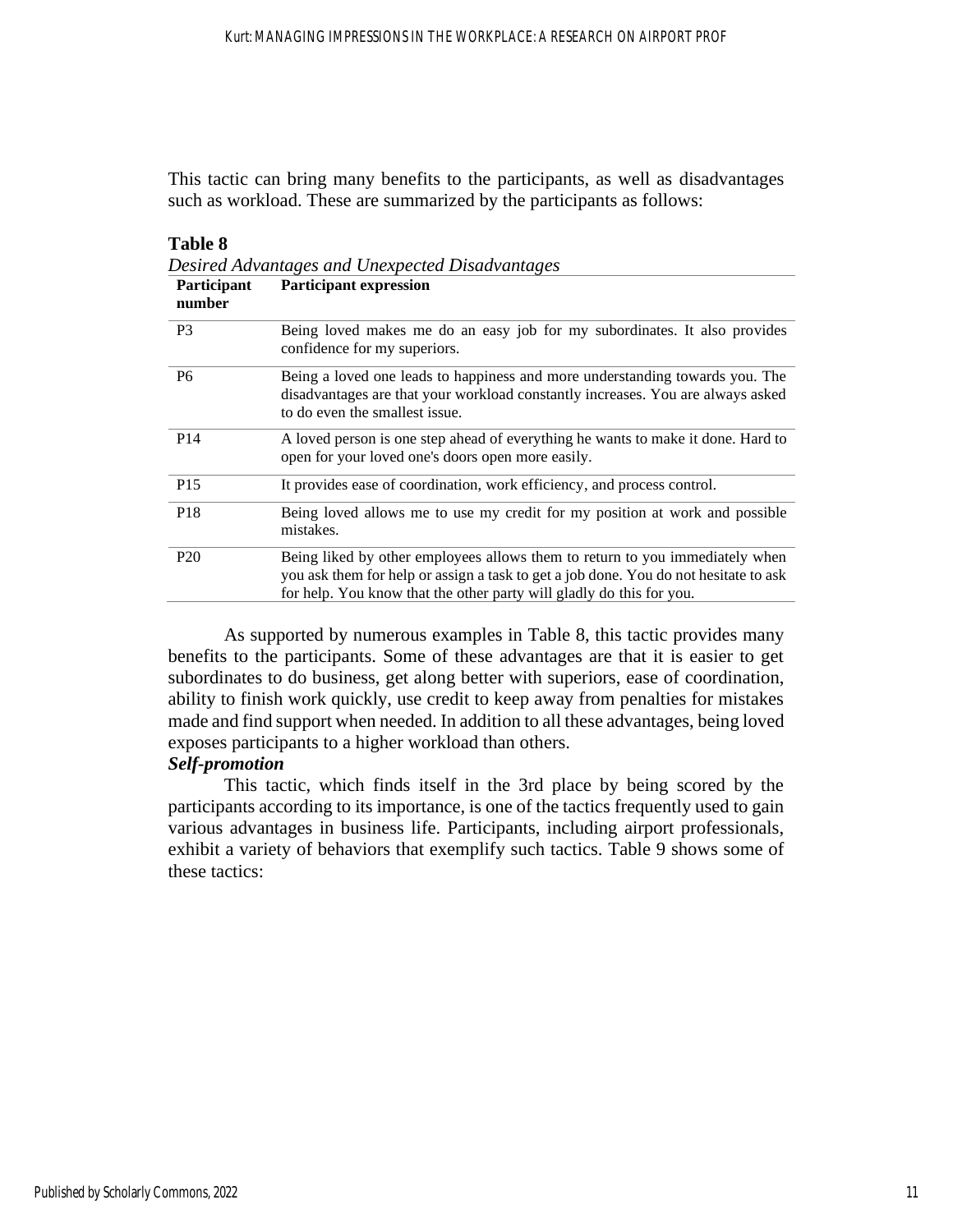### **Table 9**

|                       | <b>Statements Supporting the Self-Promotion Tactic</b>                                                                                                                                                                                                                             |
|-----------------------|------------------------------------------------------------------------------------------------------------------------------------------------------------------------------------------------------------------------------------------------------------------------------------|
| Participant<br>number | <b>Participant expression</b>                                                                                                                                                                                                                                                      |
| P <sub>5</sub>        | First of all, I don't give up until I reach the final result in every job given to me. I<br>act with absolute patience to solve the problems encountered in the processes.<br>Although I fulfill my duties and responsibilities, I also fulfill other duties.                      |
| P <sub>8</sub>        | I have more introduction to the operation and I enjoy not missing any radio talk. I<br>focus on solving the problem by immediately intervening in the problem.                                                                                                                     |
| P <sub>14</sub>       | They see that my performance is fully focused on the business, that I have done<br>everything that needs to be done for the business, and even that I have made it better<br>than my other friends in the same position. When there is, people can see how good<br>I am at my job. |
| P <sub>16</sub>       | I work in a planned manner and follow the current documents very closely. In case<br>of a plane that I will encounter for the first time, I will investigate all the details and<br>make the calculations long beforehand.                                                         |
| P <sub>19</sub>       | I'm trying not to comment on a topic I don't know. I do not remain silent about what<br>I know.                                                                                                                                                                                    |
| P <sub>23</sub>       | When I do my job right, I prefer to show off rather than do it quietly.                                                                                                                                                                                                            |

As summarized in Table 9, participants exhibit behaviors that continuously improve their qualities and show these qualities to others, creating some advantages for them. Participants want to take advantage of these advantages by showing how good, skilled, problem-solving, and knowledgeable in their job. The expected benefits from this tactic are shown in Table 10.

# **Table 10**

*Desired Advantages and Unexpected Disadvantages*

| <b>Participant</b><br>number | <b>Participant expression</b>                                                                                                                                                                                                                       |
|------------------------------|-----------------------------------------------------------------------------------------------------------------------------------------------------------------------------------------------------------------------------------------------------|
| P <sub>2</sub>               | Its advantage shows that I am doing my job well, that I have confidence, and that<br>I am doing something right. The disadvantage is that the whole load remains on<br>it. Unfortunately, some people also like to use it.                          |
| <b>P4</b>                    | It makes me an indispensable member of the team.                                                                                                                                                                                                    |
| <b>P5</b>                    | I am loved by my managers. This situation is reflected in my salary as a reward<br>for my labor. The disadvantage is; Being skilled and qualified always creates an<br>environment to be envied and undoubtedly disliked by one or more colleagues. |
| P <sub>14</sub>              | You may not be welcome to those who have similar career plans to you when<br>people in cooperation support you and feed respect and love.                                                                                                           |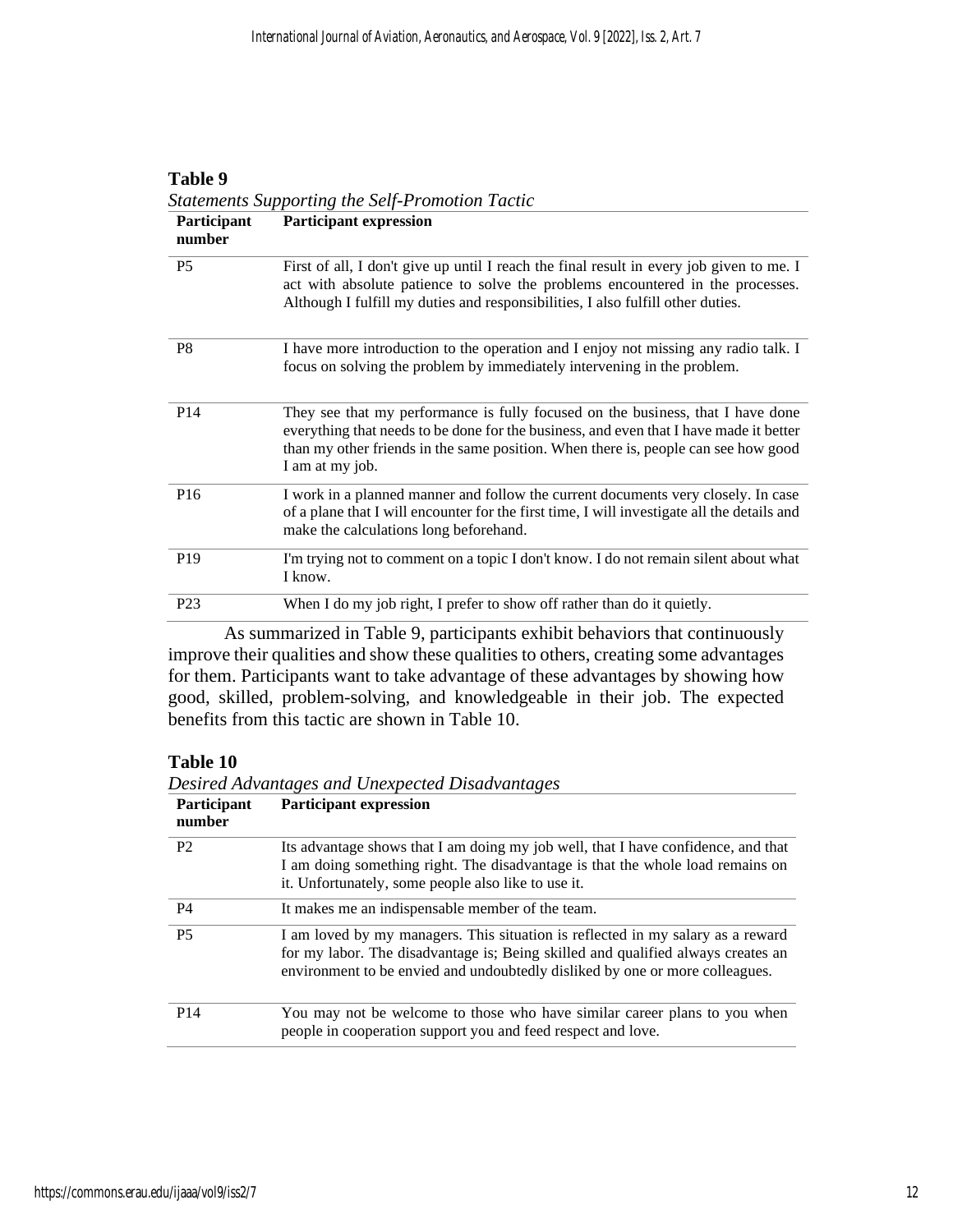| P <sub>16</sub> | Looking like this makes them trust you. You think you can cope with innovations<br>and include yourself more in the plans. They support your personal development<br>more. The disadvantages are; They assume that you can never make mistakes,<br>control is weakening, and your colleagues can leave you more work. |
|-----------------|-----------------------------------------------------------------------------------------------------------------------------------------------------------------------------------------------------------------------------------------------------------------------------------------------------------------------|
| P <sub>19</sub> | I was given responsibility shortly after I started working in a newly established<br>firm and the unit that set a new order. I have been a manager of people who started<br>with me or before me. I think I am having the biggest advantage.                                                                          |
| P <sub>25</sub> | Makes you someone respected. Your advice on a subject is taken into account.<br>These situations make me think that I am doing my job.                                                                                                                                                                                |

Table 10 shows numerous examples of the benefits participants expect or receive from self-promotion tactics. Accordingly, participants expect benefits such as gaining prestige, being trusted, being liked by the team, getting promoted, and facing fewer sanctions when making mistakes by showing their qualifications. Through these advantages, they attain the image of successful and respected employees in the eyes of others.

In addition to all these, being a qualified person causes them to encounter more workload because they show that they do the job better. In addition, this tactic also causes negativity such as being unloved and jealous by others who practice similar tactics or have career goals.

# *Apologies*

One of the tactics that the participants attach importance to is taking responsibility by apologizing, which is one of the defensive strategies. This behavior, which is seen as important as the tactics in assertive strategies, is the priority tactic used by all participants to get out of negative situations with the least damage. None of the participants turn to justification tactics, which is another defensive strategy related to them. Participants' views on the apologies tactic are exemplified in Table 11.

| Statements Supporting the Apologies Tactic |                                                                                                                                                                                                                                                            |
|--------------------------------------------|------------------------------------------------------------------------------------------------------------------------------------------------------------------------------------------------------------------------------------------------------------|
| Participant<br>number                      | <b>Participant expression</b>                                                                                                                                                                                                                              |
| P <sub>6</sub>                             | I try to talk as much as possible and see if I have a mistake. I think it would be<br>wrong to pretend nothing happened. Recognizing and correcting the mistakes<br>made without awareness, if any, will lead to positive developments in the long<br>run. |
| P <sub>8</sub>                             | If the wrong was done is from me, I do my hand to correct it and take the<br>responsibility for the problem.                                                                                                                                               |

**Table 11**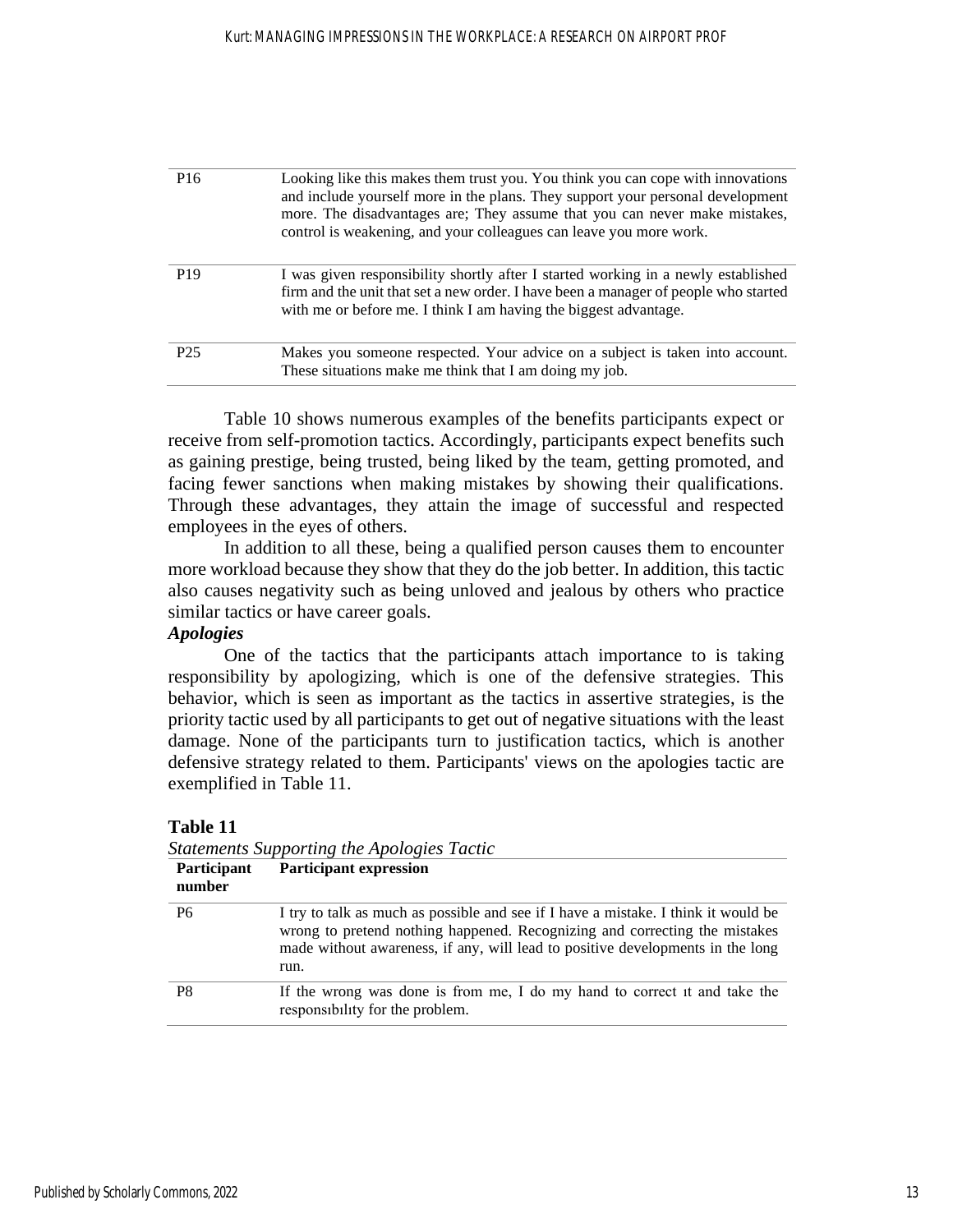| P <sub>16</sub> | I report it regardless of who the mistake is, including myself. My workplace has<br>no strict sanctions in this regard. Following our company policy, we look at<br>errors, incidents, or safety deficiencies outside of individuals. We have a view of<br>why it was more than who did, and how it cannot be repeated. |
|-----------------|-------------------------------------------------------------------------------------------------------------------------------------------------------------------------------------------------------------------------------------------------------------------------------------------------------------------------|
| P <sub>25</sub> | I report the mistake I made to my superiors. I try to learn what needs to be done<br>to correct this situation. The mistakes I make do not make me unhappy. Because<br>it helps me learn new things about business in these situations.                                                                                 |

As seen in Table 11, the participants take the responsibility for causing a negative event, report the error, and exhibit behaviors that will find the root cause and correct the problem so that the error does not recur. They see this process as a development opportunity. The aviation sector consists of rules-based processes. Reporting errors and violations are extremely critical for the safer and more secure execution of aviation (Kurt & Gerede, 2017). Participants, who are aware of this, emphasize the importance of reporting the error and emphasize that it will be more beneficial for both everyone and the industry itself to produce solutions by taking responsibility instead of finding excuses.

#### *Intimidation*

According to the findings, this tactic is not seen as important as the tactics listed earlier. It is less preferred by the participants and although it is not found correct, it is performed by a small number of participants from time to time against subordinates. Table 12 reflects the views of the participants exemplifying this tactic:

# **Table 12**

*Statements Supporting the Intimidation Tactic*

| <b>Participant</b><br>number | <b>Participant expression</b>                                                                                                                                                                                                                                                                                                                                                                                                                                                                                         |
|------------------------------|-----------------------------------------------------------------------------------------------------------------------------------------------------------------------------------------------------------------------------------------------------------------------------------------------------------------------------------------------------------------------------------------------------------------------------------------------------------------------------------------------------------------------|
| P <sub>2</sub>               | Sometimes it's necessary to be tough and even take control. It is necessary to<br>draw the boundary again when the other side is going over the line. For example,<br>the joint day was not decided to do system work. We talked for an hour, still, a<br>voice came from every head. I said, "It will be held on Wednesday. Everyone<br>will agree, you have no say," and the subject was closed. I said, "The one who<br>does not participate gives his account." Tough and despotic, but sometimes it's<br>a must. |
| <b>P6</b>                    | I think it would always be wrong for people with a certain education to behave<br>this way.                                                                                                                                                                                                                                                                                                                                                                                                                           |
| P <sub>14</sub>              | Situations that need authority but to awaken fear may be subject. I can exhibit<br>the required attitudes within the framework of the company and the powers<br>given by my position.                                                                                                                                                                                                                                                                                                                                 |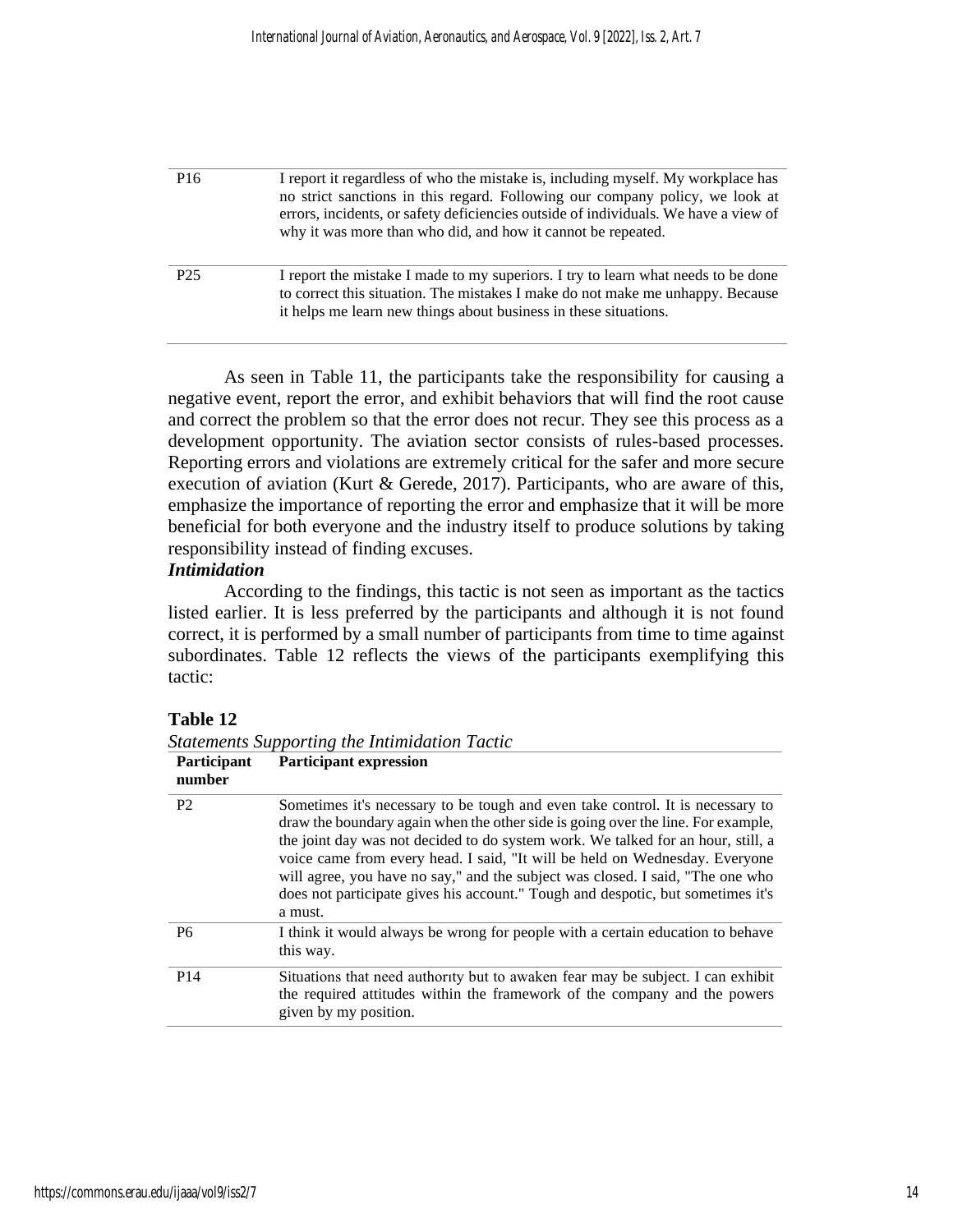| P <sub>24</sub> | Unless there is a situation that harms my processes, I do not need these    |
|-----------------|-----------------------------------------------------------------------------|
|                 | behaviors. However, if the failures of my teammates have become regular and |
|                 | affect my processes, these behaviors are inevitable.                        |

As seen in Table 12, although it is less preferred, some participants apply this behavior from time to time. Less preference for this behavior is also associated with the disadvantages it will bring. The advantages and disadvantages of this tactic are summarized by the participants in Table 13.

# **Table 13**

| Participant<br>number | <b>Participant expression</b>                                                                                                                                                                                                                                                                                                                            |
|-----------------------|----------------------------------------------------------------------------------------------------------------------------------------------------------------------------------------------------------------------------------------------------------------------------------------------------------------------------------------------------------|
| P <sub>3</sub>        | It can make it easier for some people to get work done.                                                                                                                                                                                                                                                                                                  |
| P <sub>8</sub>        | It can provide an advantage in making a business. But being a disadvantage to<br>be anyone who is not liked, who is feared when any problem occurs, to solve<br>problems easily.                                                                                                                                                                         |
| P <sub>13</sub>       | You will be seen as antipathetic and deprived of respect. Although it may seem<br>advantageous, you make the employee feel under pressure and make more<br>mistakes.                                                                                                                                                                                     |
| P <sub>16</sub>       | I don't believe it will have an advantage. I am doing an interdependent business.<br>The fault or delay of the passenger services or the ramp department is reflected<br>on me as it will be a purely operational delay. Nobody can work comfortably in<br>an aggressive, fearful environment. On the contrary, people do much below their<br>potential. |
| P <sub>25</sub>       | Although it seems to provide an advantage in terms of getting things done on<br>time, I think it will provide a disadvantage in terms of the quality of the work<br>done. I think doing a job with love rather than fear will give better results.                                                                                                       |

*Desired Advantages and Unexpected Disadvantages*

As supported by numerous examples in Table 13, the participants associate this tactic with behaviors that do more harm than good. According to them, this behavior has emotional consequences such as being disliked and hated by others. In addition, making people work in a culture of fear causes communication problems, mistakes in doing business, unrest in the working environment, and inefficiency in the long term.

# *Justifications*

According to the findings of the research, none of the participants use this tactic in the face of adverse events. Participants find the behavior of apologizing and taking responsibility more correct instead of this tactic. However, while the participants state that they do not use this tactic, they also emphasize that others may turn to such tactics in the working environment. Table 14 shows these: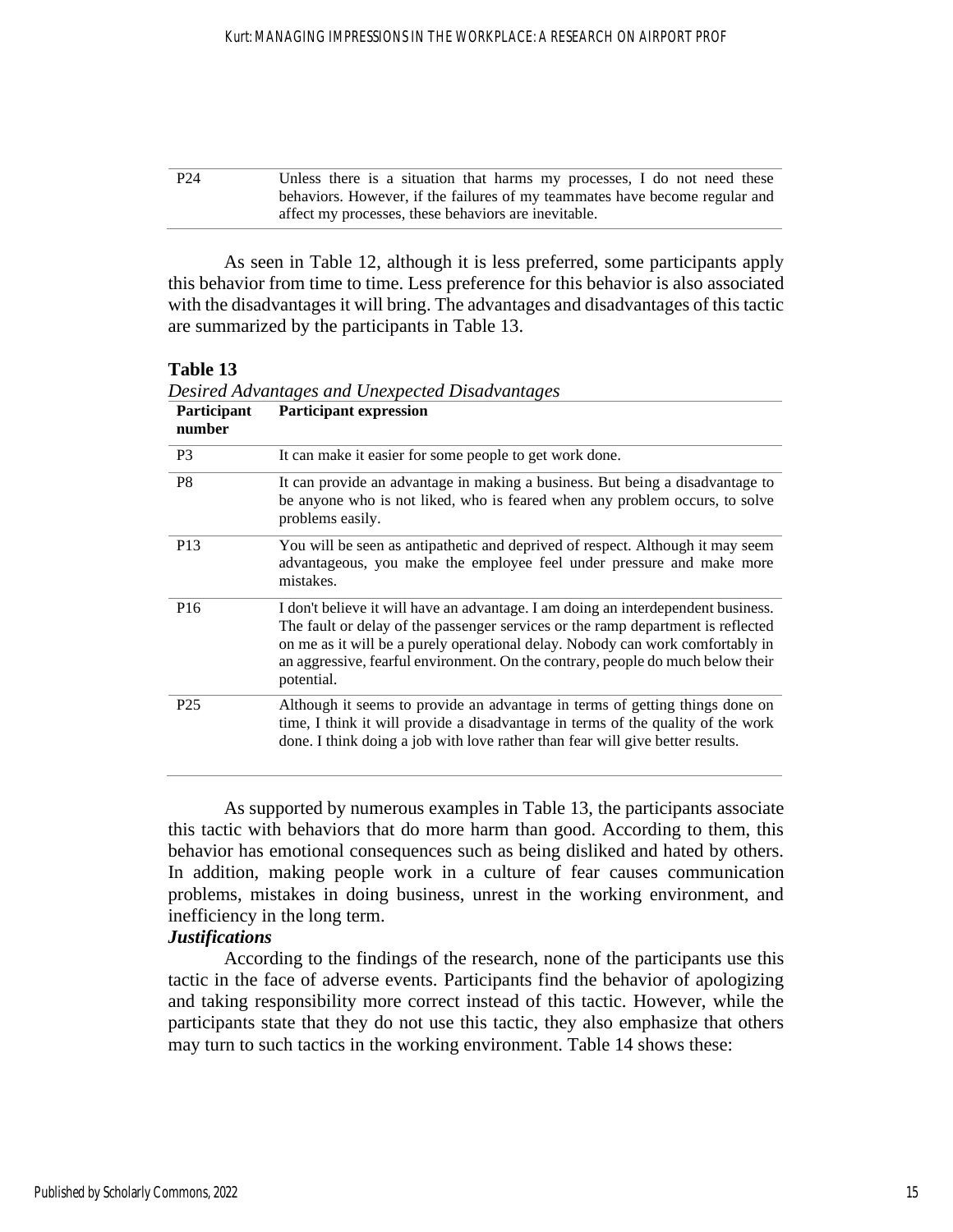### **Table 14**

*Statements Supporting the Justification Tactic* **Participant Participant expression**

| a ar ucipant    | T al ticipant capi cosión                                                                                                                                                                                                                                                                                                                                                                                                                                                                                                                                    |
|-----------------|--------------------------------------------------------------------------------------------------------------------------------------------------------------------------------------------------------------------------------------------------------------------------------------------------------------------------------------------------------------------------------------------------------------------------------------------------------------------------------------------------------------------------------------------------------------|
| number          |                                                                                                                                                                                                                                                                                                                                                                                                                                                                                                                                                              |
| P <sub>14</sub> | They are lying or, with a more polite expression, people prefer to avoid penalties<br>by throwing their crimes on other staff. I came across many staff who left their                                                                                                                                                                                                                                                                                                                                                                                       |
|                 | work for the next shift and left them in a difficult situation because they were<br>unable or unwilling to do their work.                                                                                                                                                                                                                                                                                                                                                                                                                                    |
| P <sub>16</sub> | A ground services employee gave the passenger named Ahmet Öztürk the<br>boarding pass of the passenger named Özkan Öztürk, although he noticed the<br>situation, he kept it. When Özkan Öztürk did not come to the flight, he closed<br>the flight without making the necessary changes. The situation arose when the<br>non-flight passenger requested a refund for the continuation flights. My<br>colleague thinks that the reason for hiding the situation will not reveal may be<br>the feeling of not looking like someone who has done his job badly. |
| P <sub>25</sub> | Generally, when they experience a negative situation, they resort to excuses<br>claiming that the error is caused by the environment or third parties, not by<br>themselves.                                                                                                                                                                                                                                                                                                                                                                                 |

# *Supplication*

One of the most unimportant tactics of the participants is supplication. According to them, although this tactic has no long-term advantage, it also brings many disadvantages. The opinions of the participants about the supplication tactic are shown in Table 15.

# **Table 15**

*Statements Supporting the Supplication Tactic Advantages and Disadvantages*

| Participant<br>number | <b>Participant expression</b>                                                            |
|-----------------------|------------------------------------------------------------------------------------------|
| <b>P5</b>             | Appearing as an unqualified person in constant need of help will certainly               |
|                       | not be welcomed by colleagues. Ultimately, the employment contract can be<br>terminated. |
| P8                    | It is not assessed as an advantage, but the load will be less. If there is a             |
|                       | disadvantage, you look like someone who cannot do business, reliable, liable.            |
| P <sub>17</sub>       | The advantage is if I am an unqualified person, that is, if my capacity is               |
|                       | lower, I will make less effort and I will not get tired. The disadvantage is that        |
|                       | special projects are not mentioned in my name, which affects me badly.                   |
| P <sub>23</sub>       | The advantage is reduced workload. Since work and responsibilities cannot                |
|                       | be given reliably, the workload is relatively reduced. The disadvantage is that          |
|                       | prestige decreases and it has an impact on performance evaluation processes.             |
| P <sub>24</sub>       | No business line wants someone who is not even self-sufficient, and such                 |
|                       | people are not loved in any workplace  Such people are seen as the first to              |
|                       | be sacrificed.                                                                           |

As seen in Table 15, the reason why this tactic is not preferred is related to many negative consequences. Although it is thought that people who constantly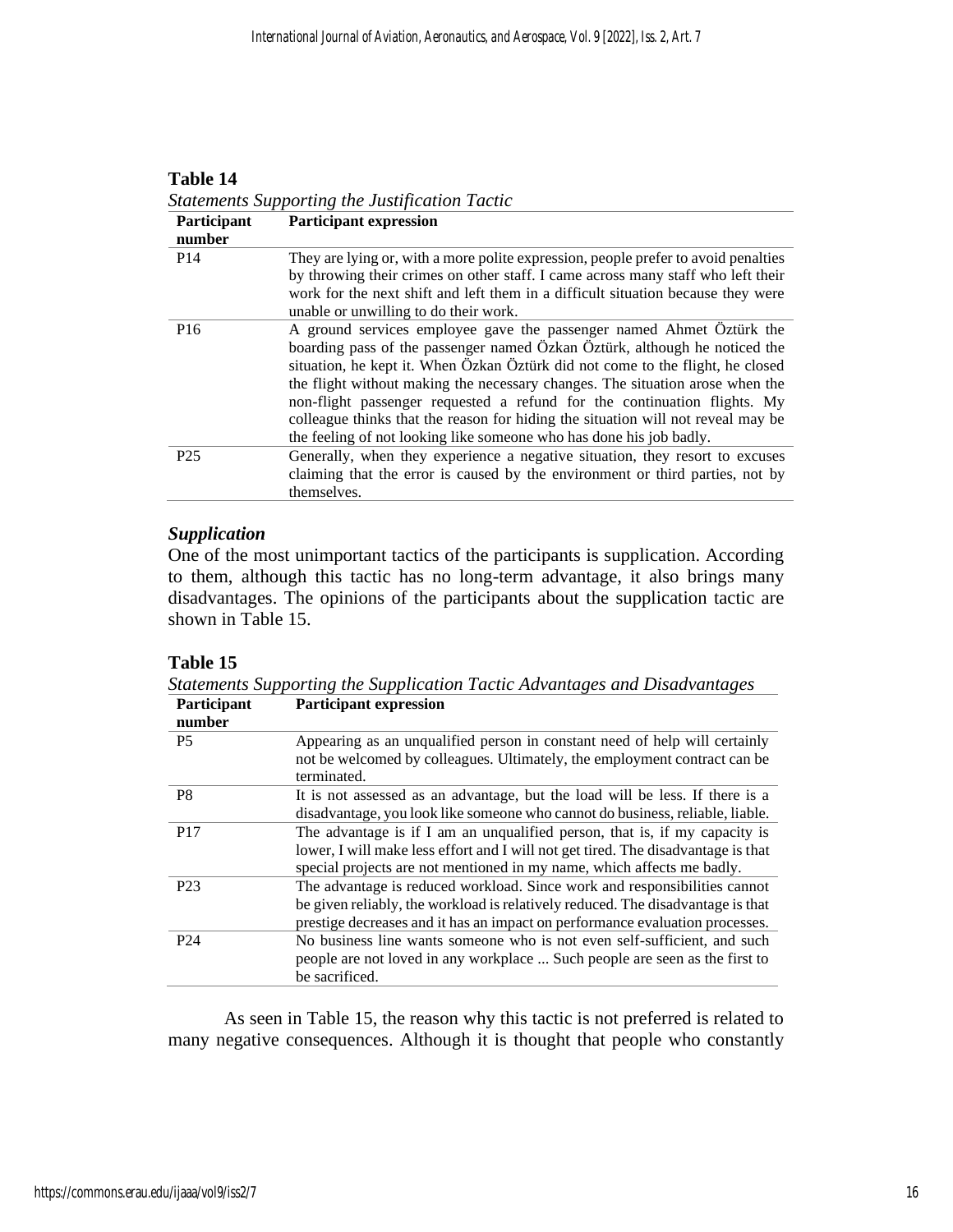seek help, who seem to be self-deplorable, and who seem unqualified about their job will face less workload in the short term, it will create much more important problems in the long term. According to the participants, this tactic will reduce their reputation, create insecurity, prevent them from taking part in important projects, hinder performance evaluations and career advancement, and even lead to consequences that could lead to their firing.

#### **Conclusion and Recommendations**

According to the results of the research, the awareness of the participants about impression management is high. Participants, who often consciously perform various tactics that they consider advantageous, are also aware of the tactics used by others in the business environment.

Exemplification is the tactic most used by the participants. Apart from this, ingratiation and self-promotion are among the frequently preferred assertive tactics by the participants. Participants' reasons to turn to these tactics are related to creating an image that is respected and trusted. In this way, advantages such as getting high marks in performance evaluations, benefiting from promotions and increases, and avoiding sanctions in a negative situation are obtained. In addition to all these advantages, it has been determined that these behaviors create disadvantages by creating more workload for the participants and sometimes causing them to be jealous.

Apologies tactic, one of the defensive strategies, is one of the tactics that are emphasized and adopted by the participants. This is attributed to the regulatory and legal nature of the aviation industry. Since the mistakes of professionals in the industry can pose significant risks to the safety and security of aviation, the majority of the participants take responsibility for their mistakes, report the situation and inform their superiors quickly. At the same time, the participants consider the solutions for the relevant problem as a learning process and think that they will contribute to their professional development. According to the results of the research, the intimidation tactic is preferred by very few participants, it is applied against subordinates by using only authority. The vast majority of the participants believe that doing business by frightening may lead to doing things wrong and unpredictable mistakes in the long run. At the same time, this tactic has consequences such as being unloved and hated.

Two tactics that are not preferred and deemed unimportant by the participants are the supplication tactic, one of the assertive strategies, and the justification tactic, one of the defensive strategies. According to the participants, although self-pity may seem like an advantage to doing less work in the short term, in the long term it will result in disliking, unqualified, inability to benefit from promotions, and even dismissal. Finally, the participants do not tend to justification tactics, but most of them also state that there are professionals who apply it in the business environment.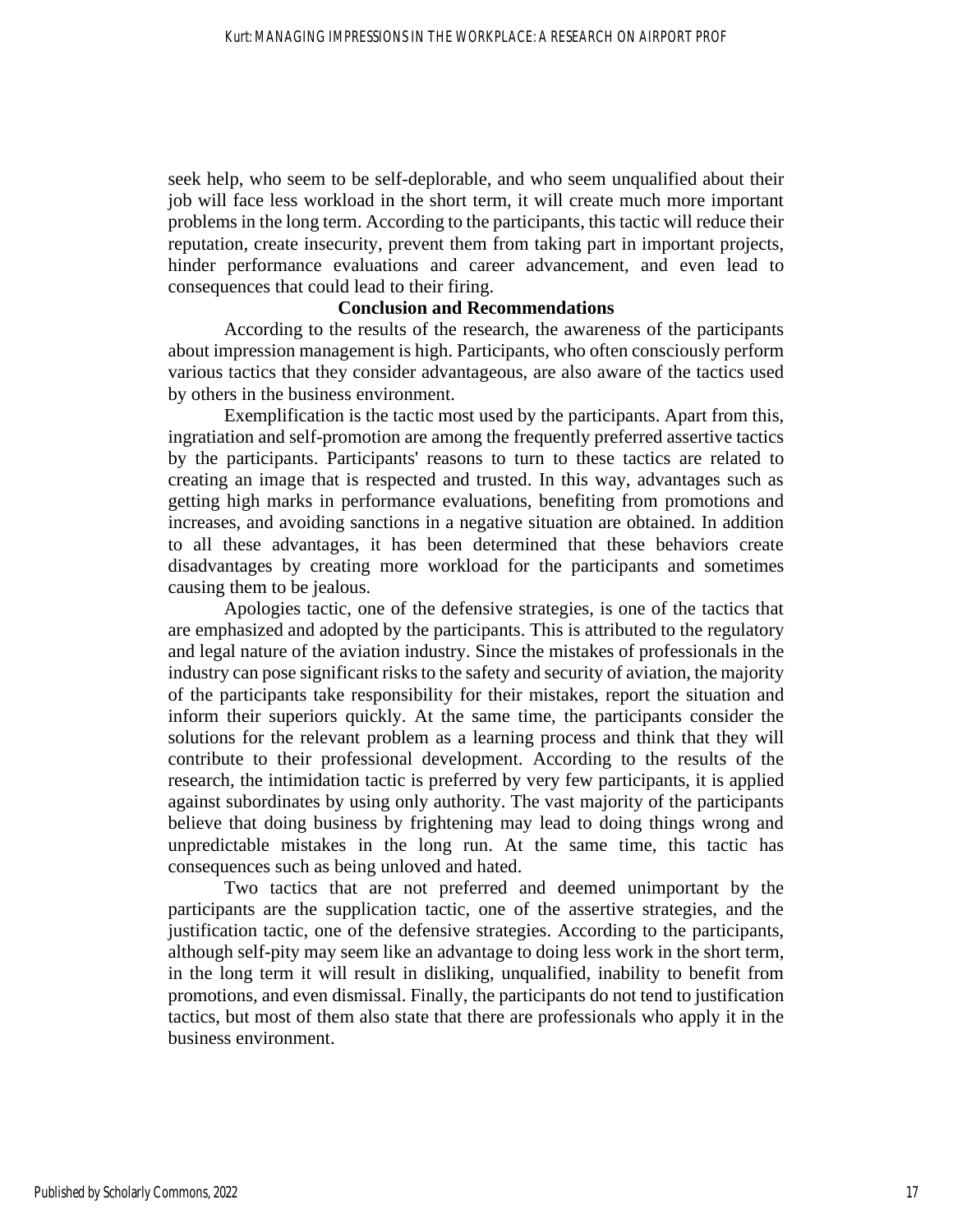According to the results of the study, managing impressions is practiced by many professionals in the business environment. People who can effectively manage impressions lead to numerous advantages from prestige, career advances, and salary increases. For this reason, successfully managing impressions seems to be extremely effective in image and reputation management. This result is in parallel with some studies in the literature (Bolino et al., 2008; Bourdage et al., 2018; Leary, 2019; Thompson-Whiteside et al., 2018). At the same time, this study contributes to the calls that emphasize the need for research to better understand the nature of impression management tactics and their benefits in the business world (Ho et al., 2021). In addition, this study, which focuses on the qualitative research method, also contributes to the discussions on how to apply and use qualitative data. With this method, which provides in-depth data collection, strong findings are reached to understand and explain impression management tactics in the business world (Ma et al., 2021).

This study is limited to airport employees and the individual impression management approach. It is also recommended to investigate this issue, which is extremely effective in achieving success in business life by influencing the thoughts of others, with various methods on different sector employees to enrich the subject and to understand it better. Similarly, apart from this research which focuses on the individual impression management of the employees, researching impression management at the organizational level will also make significant contributions to the literature.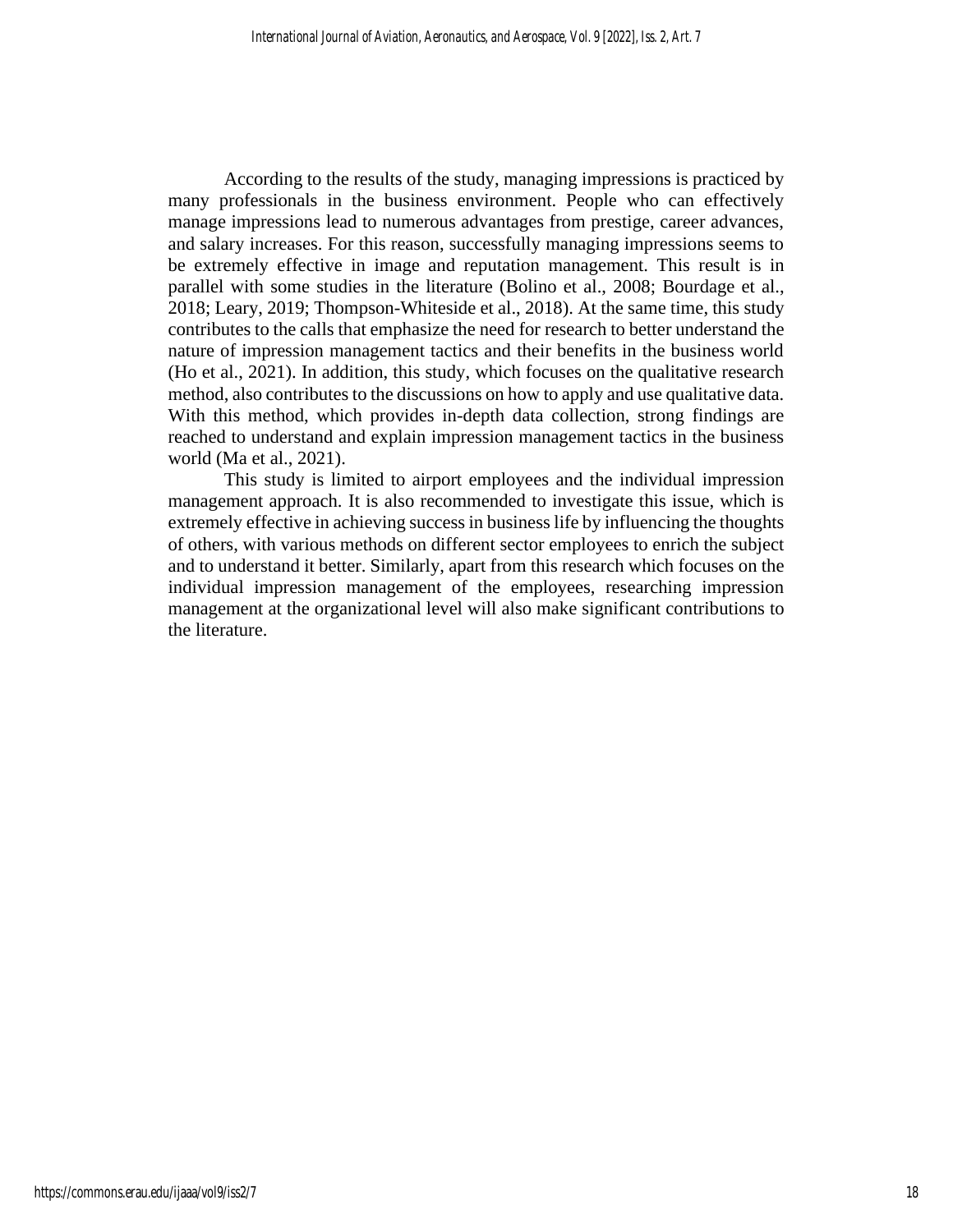#### **References**

- Alipour, A. (2019). The interactive impact of organizational and national cultures on the impression management strategies of employees. *Journal of Management & Organization Studies, 4*, 1.
- Bolino, M. C., Kacmar, K. M., Turnley, W. H., & Gilstrap, J. B. (2008). A multilevel review of impression management motives and behaviors. *Journal of Management*, *34*(6), 1080-1109.

https://doi.org/10.1177/0149206308324325

- Bourdage, J. S., Roulin, N., & Tarraf, R. (2018). "I (might be) just that good": Honest and deceptive impression management in employment interviews. *Personnel Psychology*, *71*(4), 597-632.
- Chaturvedi, S. (2021). Evaluating the critical enablers of upward influence tactics using the DEMATEL framework in Indian iron and steel industries. *International Journal of Business Excellence*, *24*(2), 143-168.
- Chawla, N., Gabriel, A. S., Rosen, C. C., Evans, J. B., Koopman, J., Hochwarter, W. A., ... & Jordan, S. L. (2020). A person-centered view of impression management, inauthenticity, and employee behavior. *Personnel Psychology,* 1-35.
- Chen, Y. Y., & Fang, W. (2008). The moderating effect of impression management on the organizational politics–performance relationship. *Journal of Business Ethics*, *79*(3), 263-277. https://doi.org/10.1007/s10551-007-9379-3
- Creswell, J. W. (2008). *Research design: Qualitative, quantitative, and mixed methods approaches* (3rd ed.). Sage.
- Creswell, J. W. (2012). *Educational research: Planning, conducting and evaluating quantitative and qualitative research* (4th ed.). Pearson.
- Crane, E., & Crane, F. G. (2002). Usage and effectiveness of impression management strategies in organizational settings. *Journal Of Group Psychotherapy Psychodrama & Socıometry-New Serıes*, *55*, 25-34.
- Çetin, F., & Basım, H. (2010). The role of self efficacy on impression management tactics. *Erciyes Üniversitesi İktisadi ve İdari Bilimler Fakültesi Dergisi*, (35), 255-269.
- Çiçek, I. (2021). A new consequence of leader-member-exchange: Impression management tactics. *Marmara University Öneri Journal*, *16*(56), 740-768. doi: 10.14783/maruoneri.805098
- Delport, L. (2020). *Exploring social desirability and impression management amongst Afrikaans coloured employees*. Doctoral dissertation, North-West University (South Africa).
- Franz, R. L., Baecker, R., & Truong, K. N. (2018). "I knew that, I was just testing you." Understanding older adults' impression management tactics during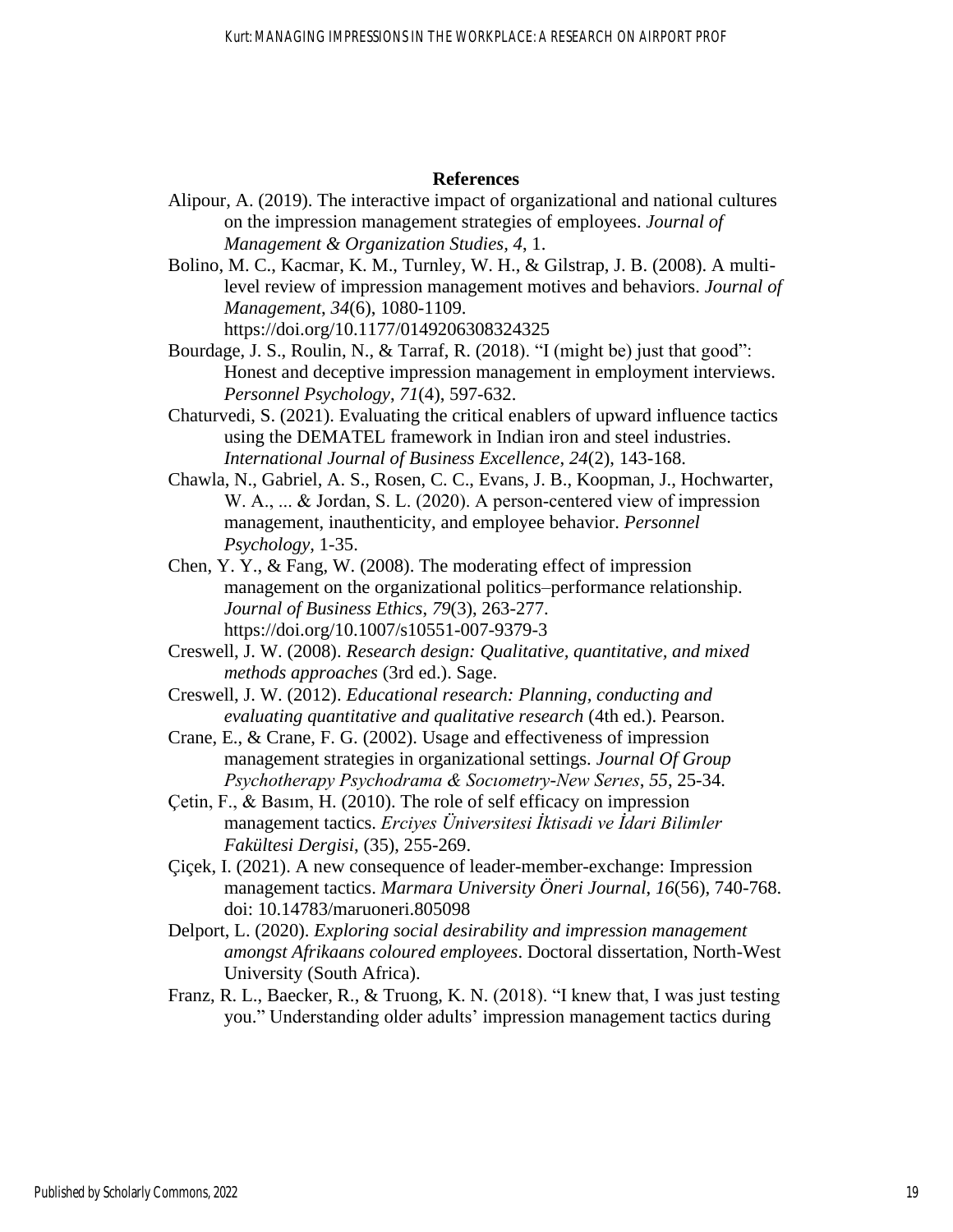usability studies. *ACM Transactions on Accessible Computing (TACCESS)*, *11*(3), 1-23.

- French, A. (2019). Institutional impressions through economic impact studies. *Economic Development in Higher Education*, *2*, 9-20.
- Goffman, E. (1959). The presentation of self in everyday life. Doubleday. http://thecomposingrooms.com/research/reading/2014/goffman\_intro.pdf
- Hays, D. D., & Singh, A. A. (2012). *Qualitative ınquiry in clinical and educational settings*. Guilford.
- Ho, J. L., Powell, D. M., & Stanley, D. J. (2021). The relation between deceptive impression management and employment interview ratings: A metaanalysis. *Canadian Journal of Behavioural Science/Revue Canadienne des sciences du comportement*, *53*(2), 164.
- Jaja, S. A. (2003) Impression management metaphors: An agenda for the 21st century African industrial managers. *Management Research News*, *26*, 12, 73-94.
- Jones, E. E. (1964). *Ingratiation*. Appleton-Century-Crofts.
- Jones, E. E. (1965). Conformity as a tactic of ingratiation. *Science*, *149*(3680), 144-150. https://www.jstor.org/stable/1716284
- Jones, E. E. (1990). *Interpersonal perception*. WH Freeman/Times Books/Henry Holt & Co.
- Kurt, Y. & Gerede, E. (2017). Evaluation of safety management systems in the Turkish ground handling and airport terminal companies. *Elektronik Sosyal Bilimler Dergisi, 16*(61), 369-384. ISSN:1304-0278.
- Leary, M. R. (2019). *Self-presentation: Impression management and interpersonal behavior*. Routledge.
- Leary, M. R., & Kowalski, R. M. (1990). Impression management: A literature review and two-component model. *Psychological Bulletin*, *107*(1), 34. doi:10.1037/0033-2909.107.1.34
- Liu, F., Chow, I. H., & Huang, M. (2019). Increasing compulsory citizenship behavior and workload: does impression management matter? *Frontiers in Psychology*, 1726.
- Ma, S., Seidl, D., & McNulty, T. (2021). Challenges and practices of interviewing business elites. *Strategic Organization*, *19*(1), 81-96.
- Miles, M.; Huberman, A.; & Saldana, J. (2014). *Qualitative data analysis* (3rd ed.). Sage.
- Okkonen, A. (2019). *Food selfies and impression management: Motivational drivers of food picture sharing on social media*. Aalto University School of Business Thesis.
- Palmer, R. J., Welker, R. B., Campbell, T. L., & Magner, N. R. (2001). Examining the impression management orientation of managers. *Journal of Managerial Psychology, 16*(1), 35-49. ISSN: 0268-3946